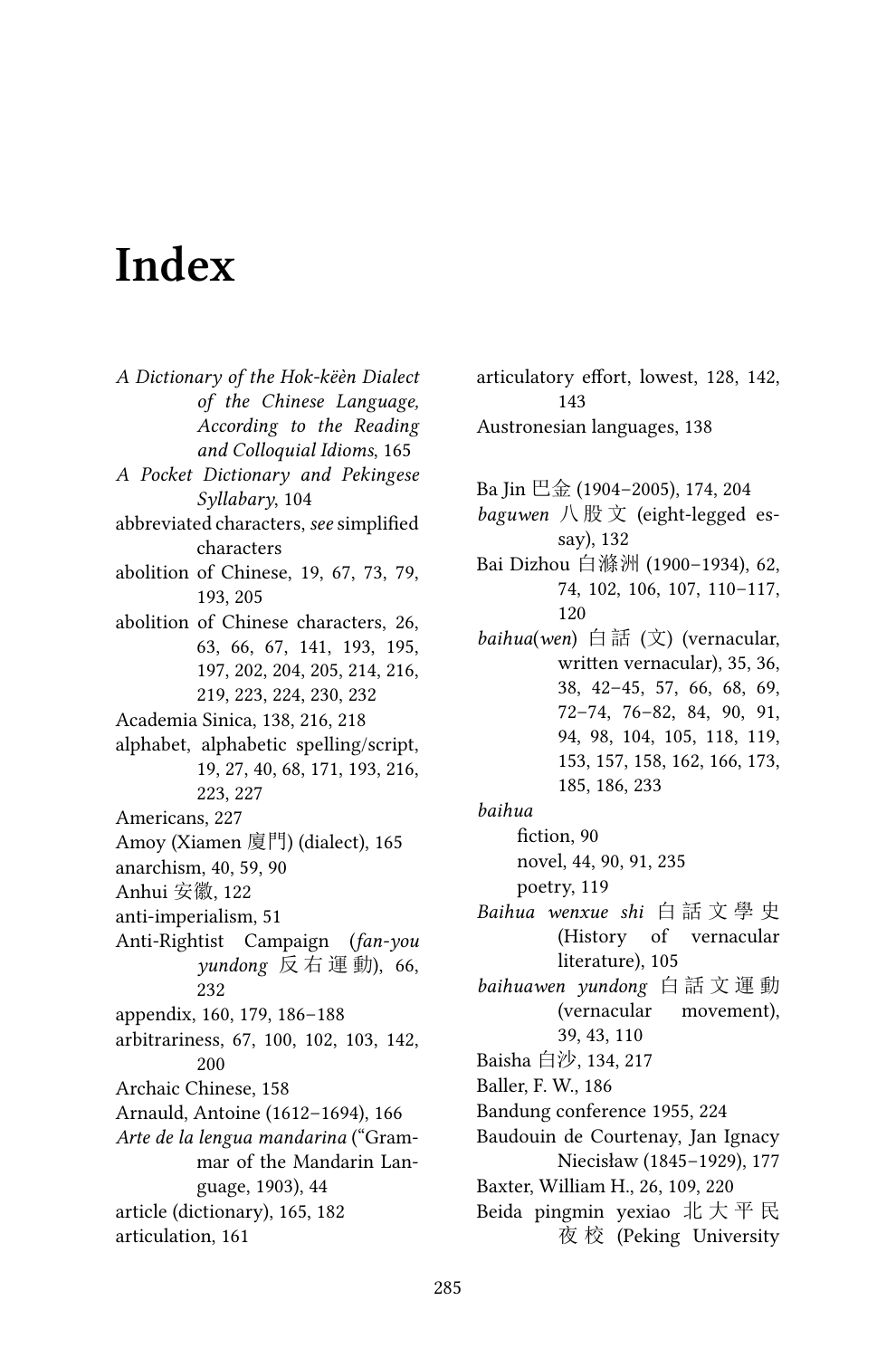Common People's Night School, 55, 66

- *beifang fangyan* 北方方言 (northern dialects, i.e. Mandarin dialect family), 46, 47, 153, 159, 235
- *beifangyu* 北 方 語 (northern language), 113
- Beijing 北京 (also Peking, Beiping 北平), 24, 29, 37, 39, 46, 47, 55, 59, 61, 62, 69, 70, 77, 84, 86–89, 92–95, 100–102, 105, 111, 112, 118, 120, 126–128, 134, 141, 143, 147, 151–153, 162, 174, 178, 213, 219, 226, 235
- Beijing (Beiping) dialect, 30, 35–37, 39, 45, 46, 48, 58, 98–107, 112, 120, 122, 126, 127, 134, 141, 143, 144, 148, 150, 159– 161, 226, 234, 235
- Beijing (Beiping) pronunciation, 31, 37, 39, 41, 46, 47, 88, 98, 99, 102–106, 111, 112, 122, 140, 143, 150, 153, 202, 219, 230, 235
- Beijing Daxue pingmin jiaoyu jiangyantuan 北 京 大 學 平 民 教 育 講 演 團 (Beijing University Commoners' Education Lecture Corps, 55
- Beijing opera, *see* Peking opera
- Beijing shifandaxue 北京師範大學 (Beijing Normal University), 62, 64, 66
- Beijing Women's Normal University (Beijing nüzi shifan daxue 北京女子師範大學, BWNU), 56, 62, 78, 82–84

Beijing/Beiping pronunciation, 122

Beiping daxue nüzi wen-li xueyuan 北 平 大 學 女 子 文 理 學 院 (College of Arts and

Sciences for Women of Beiping University), 95

- Beiping *yinxi* 北 平 音 系 (Beiping [Beijing] pronunciation system), 47, 126, 143
- "Beiyin rusheng yanbian kao" 北 音入聲演變考 (Study of the evolution of the entering tone in the northern pronunciation), 111
- "Bianji zidian jihua" 編 輯 字 典 計 畫 (Plan to compile a dictionary), 179–184, 188, 214
- *bianwen* 變文 (transformative texts), 80
- *biaoyinzi* 表音字 (phonetic character), 223
- *biaoyizi* 表意字 (semantic character, ideogram), 222
- *binbai* 賓 白 (spoken/prose part in drama), 105
- binome, 172
- block printing, 207, 210, 224
- Bloomfield, Leonard (1887–1949), 166, 169
- Boborykin, Pyotr (1836–1921), 174
- Boltz, William, 220, 221
- bourgeoisie, 153, 229
- British, 62, 64
- Brunner, Otto (1898–1982), 23
- Buddhism, 75, 80, 81, 114, 178
- *bushou* 部 首 (classifier, section header, "radical"), 164, 170, 172, 180, 182, 187, 188, 218, 224, 225

Bökset, Roar, 202, 204, 224

- Cai Yuanpei 蔡元培 (1868–1940), 40, 55, 68, 79, 86, 99, 142, 215
- Cantonese (*Yueyu* 粵 語, *Guangdongyu* 廣東語), 109, 113, 160, 161, 230

Cao Bohan 曹伯翰 (1897–1959), 218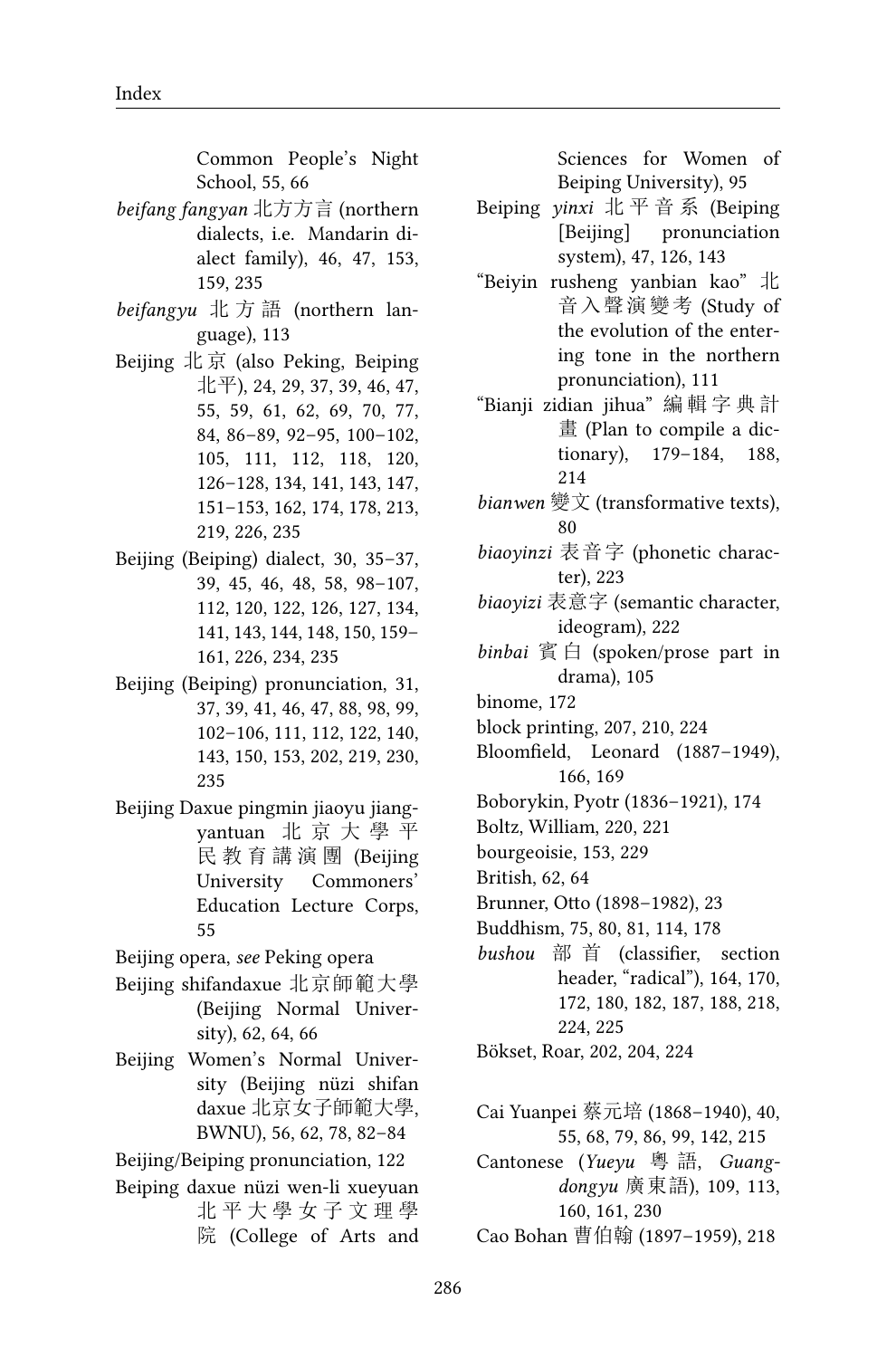- Cao Xianzhuo 曹先擢 (1932-2018), 181
- *caoshu* 草書 (cursive script), 193, 202, 203, 207–210, 217, 221, 224, 226
- capital, 37, 46–48, 89, 102, 105, 112, 114, 117, 128, 143, 187, 210
- Castilian, 44
- Chang Hui 常惠 (Chang Weijun 常 維鈞, 1894–1985), 56
- Chang'an 長安, 114, 143
- Changsha linshi daxue 長沙臨時大 學 (Changsha Interim University), 129
- Changyongzi zuotanhui 常用字座 談會 (Symposium on frequently used characters), 214
- Chao, Yuen Ren (Zhao Yuanren 趙元 任, 1892–1982), 20, 39, 65, 66, 100, 101, 161, 183, 199, 204
- character complexity, 203, 204, 207– 210, 221, 227
- character component, 202–204, 208, 210, 218–220, 224–226, 234
- character dictionary, *see zidian* 字典 (character dictionary)
- character short form, 204, 209, 210, *see also* simplified characters
- character variant, 173, 193, 204, 206, 207, 209, 210, 214, 217–219, 225, 228, 234
- Chen Duxiu 陳獨秀 (1879–1942), 40, 52, 68, 70, 71, 82, 133, 134
- Chen Hanzhang 陳漢章, 54
- Chen Lifu 陳立夫 (1900–2001), 130
- Chen Mengjia 陳夢家 (1911–1966), 94, 208
- Chen Yi 陳儀 (1883–1950), 139, 152
- Chen Yi 陳毅 (1901–1972), 86
- *Chenbao fukan* 晨報附刊 (Supplement to the Morning Post), 60, 61
- Cheng Shewo 成舍我 (1898–1991), 126
- Chiang Kai-shek (Jiang Jieshi 蔣介 石, 1887–1975), 118
- China
	- imperial, 45, 48
	- Mainland, 20, 37, 41, 97, 118, 140, 141, 146, 147, 150, 162, 234, 235
	- pre-imperial, 142, 143, 187, 206, 224, 226
- China Association for Science and Technology (CAST, Zhongguo kexue jishu xiehui 中国科学技术协 会), 214
- Chinese as second language, 147
- Chinese Association of Social Sciences, CASS (Zhongguo shehui kexue yuan 中國社 會科學院), 163

Chinese civil war, 178

- Chinese Communist Party (Zhongguo gongchandang 中 國 中產黨, CCP), 40, 64, 70, 86, 87, 153, 214–216, 218, 232, 234
- Chinese Democratic League, 232
- Chinese empire, 38, 48, 112, 127
- Chinese nation (*minzu* 民族), 63, 64
- Chinese national language, *see guoyu* 國語 (national language)
- Chinese People's Political Consultative Conference, 187, 215, 218, 223
- *Chinese-English dictionary of the vernacular or spoken language of Amoy*, 165
- Chinese-French education society (Hua-Fa jiaoyuhui 華法教 育會), 86
- Chongqing 重慶, 129, 132, 134
- Chunqiu 春秋 (Spring and Autumn period, 777–476 BCE), 78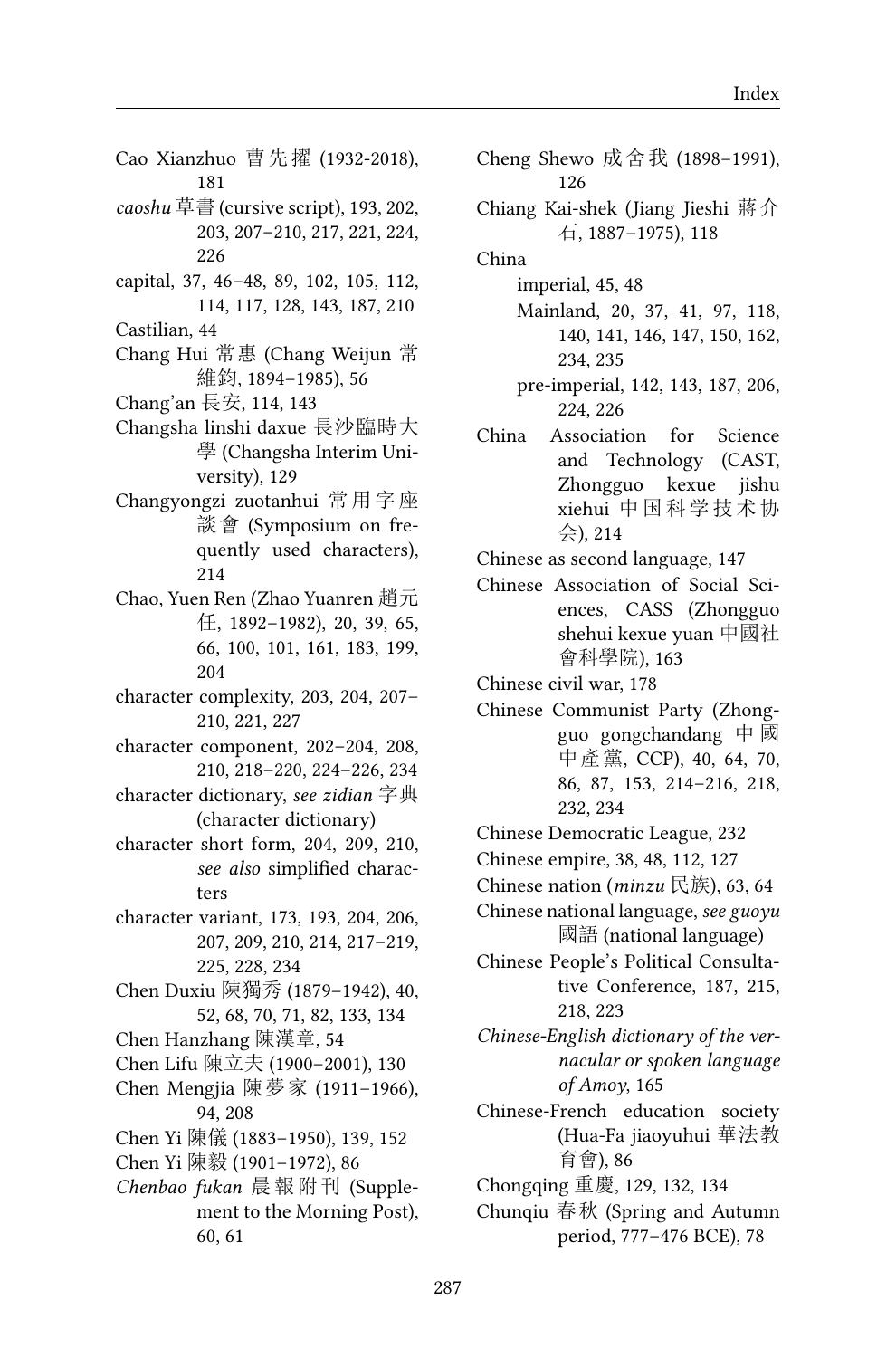- *ci* 詞 (expression written with any number of characters), 164 *ci* 詞 (word), *see* word *Ci tong* 辭通 (Lexical Compendium), 164 *cidian* 詞典 (also 辭典, word dictionary), 164, 165, 169, 170, 172, 176, 181, 189 *cidian* 辭典 (Jap. *jiten*), 165, 170 *Cihai* 辭海 (Sea of words), 164, 170, 183 *cishu* 辭書 (Jap. *jisho*), 165 *Ciyuan* 辭源 (Origin of words), 164, 165, 170, 172, 183, 189 class, 228–230, 232, 234 class struggle, 37, 40, 213, 228, 233, 236 Coblin, W. South, 36, 44, 46, 114, 171 coda, 100, 109, 113, 114 colloquial, 44, 101, 162 colonization, 95 Committee on Scholarly Communications with the People's Republic of China (CSCPRC), 214 common language, 30, 36, 106, 110, 133, 153 communism/communist, 22, 23, 61, 85–88, 117, 152, 153, 159, 185, 193, 213, 228, 233, 234 Communist Youth League (Zhongguo gongchanzhuyi qingniantuan 中國共產主義青 年團), 86
- composition (morphology), 168
- compound word, *see* word
- concept, 167, 168, 194, 195, 206, 220, 226, 228, 233, 236, 237
	- evolution, 195, 198
	- language, 20, 22, 23, 25, 30, 32, 36, 40, 41, 44, 53, 62, 66– 69, 75, 83, 87, 106, 120, 128, 140, 142, 143, 145, 151, 189, 194–196, 199, 235, 236

language (utilitarian), 24, 67, 68, 76, 142, 236 language development/change, 195, 198 progress, 195 reform, 206 script, 67, 189, 195, 199, 220, 221, 236 script evolution/development, 195, 200, 208 script reform, 221 sign, 199 standard language, 219 *su* 俗, 233 Western, 48 word(hood), 157, 158, 164, 166, 167, 173, 181, 189 conceptual history, 22, 23, 145 "Concerning Marxism in Linguistics", 229, 230, 232 Confucian classics, 21, 39, 69, 80, 90, 111, 116, 126 Confucianism, 39, 40, 52, 63, 68, 73, 75, 81, 85, 91, 133 "Cong Zhongguo wenzi de qushi lun hanzi – fangkuaizi de yingai feichu" 從 中 國 文 字的趨勢上論漢字(方 塊字)的應該廢除 (Arguing from the tendency of the Chinese script that the characters – square characters – need to be abolished), 66, 195 conservatism, 52, 56, 68, 72, 73, 75, 76 *Cours de linguistique générale*, 168,

199 court language, 39

Cultural Revolution (1966–1976), 29, 31, 61

curriculum, 29, 39, 69

primary school, 42, 69, 144

university, 218

- cursive, 193, 210, 225, 234
- Cyrillic, 230, 232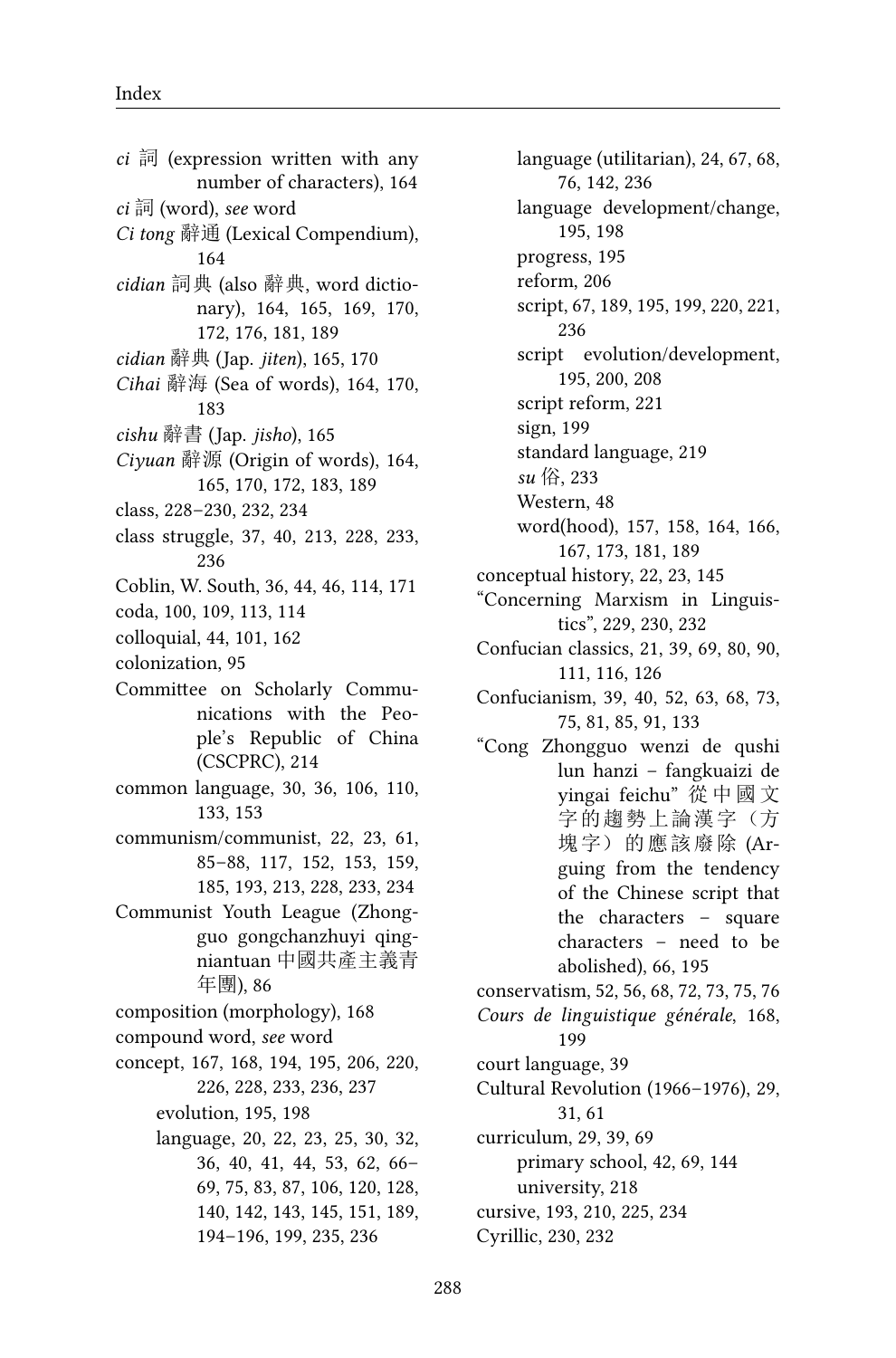Da cidian bianzuan chu 大辭典編纂 處 (Large Dictionary Compilation Office), 98, 126 *Dagong bao* 大公報 (Impartial newspaper), 162 *Dao* 道, 206 Daoism, 81 Darwin, Charles (1809–1882), 198 Darwinism, 65, 66, 198 "dead" written language, 43, 44, 105 definition, 170, 172, 175, 176, 185, 186 DeFrancis, John, 223 democracy, 52, 65, 73 democratization, 92 Deng Zhongxia 鄧中夏 (1894–1933), 55 *dengyun* 等韻, 81 description, 20, 23, 40, 41, 45, 65, 116, 133, 134, 157, 159, 164, 169, 174, 176, 187, 189 dialect prohibition in Taiwan, 139, 140, 148, 154 dialect(s), 27, 30, 36–39, 43, 47, 57–59, 94, 98–100, 103–106, 109, 113, 114, 120, 127, 128, 132, 133, 140, 143, 144, 146–150, 152, 160, 161, 188, 194, 195, 219, 224, 229, 230, 235 South-Eastern, 103 South-Western, 103 Southern, 103, 224 dialectology, dialect research, 20, 30, 39, 56–58, 87, 148 dictionary, 21, 41, 104, 106, 117, 119, 127, 138, 144, 149, 153, 157– 161, 163–166, 169–189, 197, 207, 214, 218, 225, 234 bilingual, 158, 186, 189 Chinese, 158, 171, 176, 186 dialect, 165 modern, 163, 184 pocket, 178, 189 dictionary structure, *see* lexicographic order/sorting didactics, 41, 75, 134

diglossia, 35, 37, 42, 48, 90 Ding Du 丁度 (990–1053), 132 Ding Xilin 丁西林 (1893–1974), 218 diplomacy, 48 Dong Changzhi 董長志, 151, 152 Dong Weichuan 蕫渭川 (1901–1968), 66, 74 Douglas, Carstairs (Du Jiade 杜嘉德, 1830–1877), 44, 165 drama, 59–61, 111, 112, 118, 120–122, 129, 130, 178 Du Tan 杜談 (1911–1986, pen name Dou Yinfu 竇隱夫), 119 Du Tongli 杜同力 (Du Zijin 杜子勁, 1898–1955), 64, 65, 74, 180 Duan Qirui 段祺瑞 (1865–1936), 69, 72, 73, 84, 87, 215 Duan Yucai 段玉裁 (1735–1815), 54, 109 Dunhuang 敦煌, 20 Duyin tongyi hui 讀音同一會 (Conference for the unification of reading pronunciations), 31, 38, 42, 47, 54, 98, 100, 159

economy of language, 128, 142, 144 education, 38, 40, 42, 53–55, 57, 61, 63, 65, 66, 74, 78, 79, 85, 86, 98, 99, 102, 116, 138, 139, 141, 147, 150–153, 162, 178, 180, 216, 217, 226–228 basic, 151 of commoners, 54–57 of women, 53, 60, 84 of workers, 55 universal, 39, 40, 64, 65, 87, 228 education policy Japanese, 147, 152 PRC, 214 England, 64, 218 English, 29, 46, 54, 65, 89, 94, 168, 172, 193, 229 Enlightenment, 52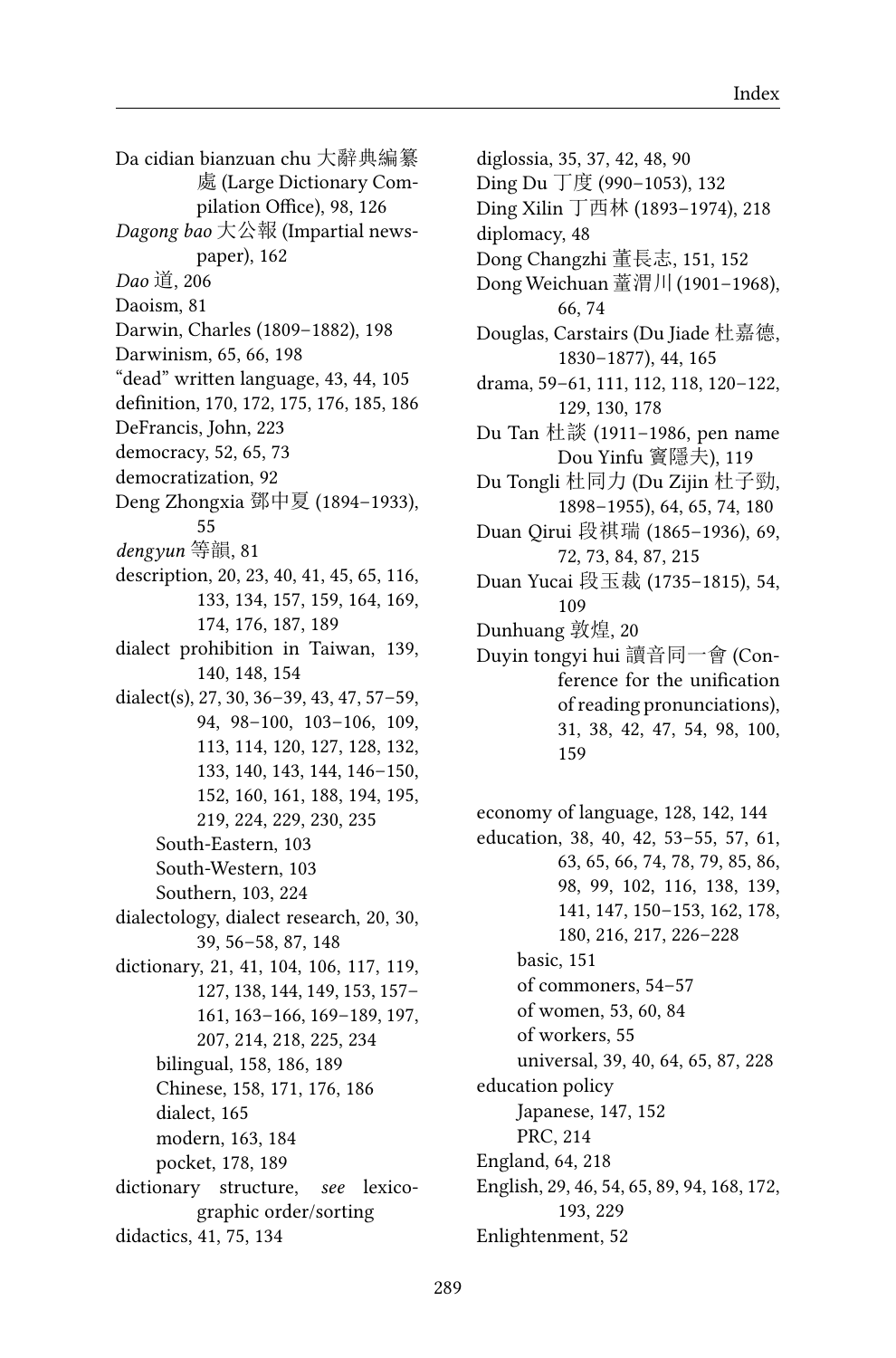entry (dictionary), 158, 160, 161, 165, 172, 173, 180, 181, 183, 188 polysyllabic, 165, 183 envoy, 46, 112, 143 Eroshenko, Vasili Yakovlevich (1890–1952), 59–61 *Erya* 爾雅, 54, 119, 171, 172, 176 Esperanto, 19, 59, 68, 73, 79, 80, 174, 193 ethnicity, 35, 48, 141, 143, 153, 224 etymology, 134, 171, 174, 175, 234, 236 Europe, 38, 43, 44, 46, 52, 56, 66, 86 Europeans, 227 evolution, 65–67, 102, 103, 107, 110, 113, 114, 128, 130, 142, 144, 145, 150, 194–199, 222 *Evolution and Ethics*, 198 Fan Hongjie 范鴻劼 (1897–1927), 86 Fan Tengfeng 樊騰鳳 (1601–1664), 122 *fangkuaizi* 方塊字 (square character), 223, 232 Fangyan diaocha hui 方 言 調 查 會 (Dialect Fact-Finding Committee), 98 *fanqie* 反切, 80, 81, 119, 130, 162, 170, 171, 201 *fantizi* 繁體字 (complex character), 225, *see also* character complexity February 28 incident (*er-erba shijian* 二 二 八 事 件, 1947), 147, 152 feudalism, 40, 232 fiction, 85, 91 final, 58, 79, 80, 100, 101, 110, 119, 120, 123, 160, 224 First Conference on the Romanization of Chinese, 216 folk (popular) literature and art (*minzhong wenyi* 民眾 文 藝), 120–122

culture, 56 literary movement, 57 literature, 57 performing art, 235 stories (popular stories), 81 folk song (*geyao* 歌謠), 56–58, 65, 194, 195 folklore, 30, 56, 57, 87, 118, 120, 216 folklore movement, 56, 57, 209 France, 54, 65, 86, 216 French, 43, 44, 166 Fu-Jen University (Furen daxue 輔仁 大學), 77 *fuhao* 符號 (sign, symbol), 196, 199, 227, *see also* symbol *fuheci* 複 合 詞 (compound word), 183, *see also* word Fujian 福建, 65, 78, 137 *fuyinci* 複音詞 (polysyllabic word), 182, 223, *see also* word *Ganlu zishu* 干祿字書 (Lexicon for Seeking a Salary), 207 Gao Mingkai 高 名 凱 (1911–1965), 168 Gao Yihan 高一涵 (1884–1968), 70 Gaozu 高祖 (Shi Jingtang 石敬瑭, 892–942), 128 genetic relationship (linguistics), also "kinship", 22, 48, 140, 141, 147, 149, 150, 188 Georgia, 229 German, 22, 44 Germany, 51, 57, 65 *Geyao* 歌謠 (Folk songs), 56 Giles, Herbert Allen (1845–1835), 198 gloss, 127, 171, 172, 174–176, 181–186 sound gloss, 119, 127 Goodrich, C., 104 "'Guoyu yundong zai Taiwan de yiyi' shenjie" '國語運動 在灣的意義'申解 (Thorough explanation of 'The

purpose of the national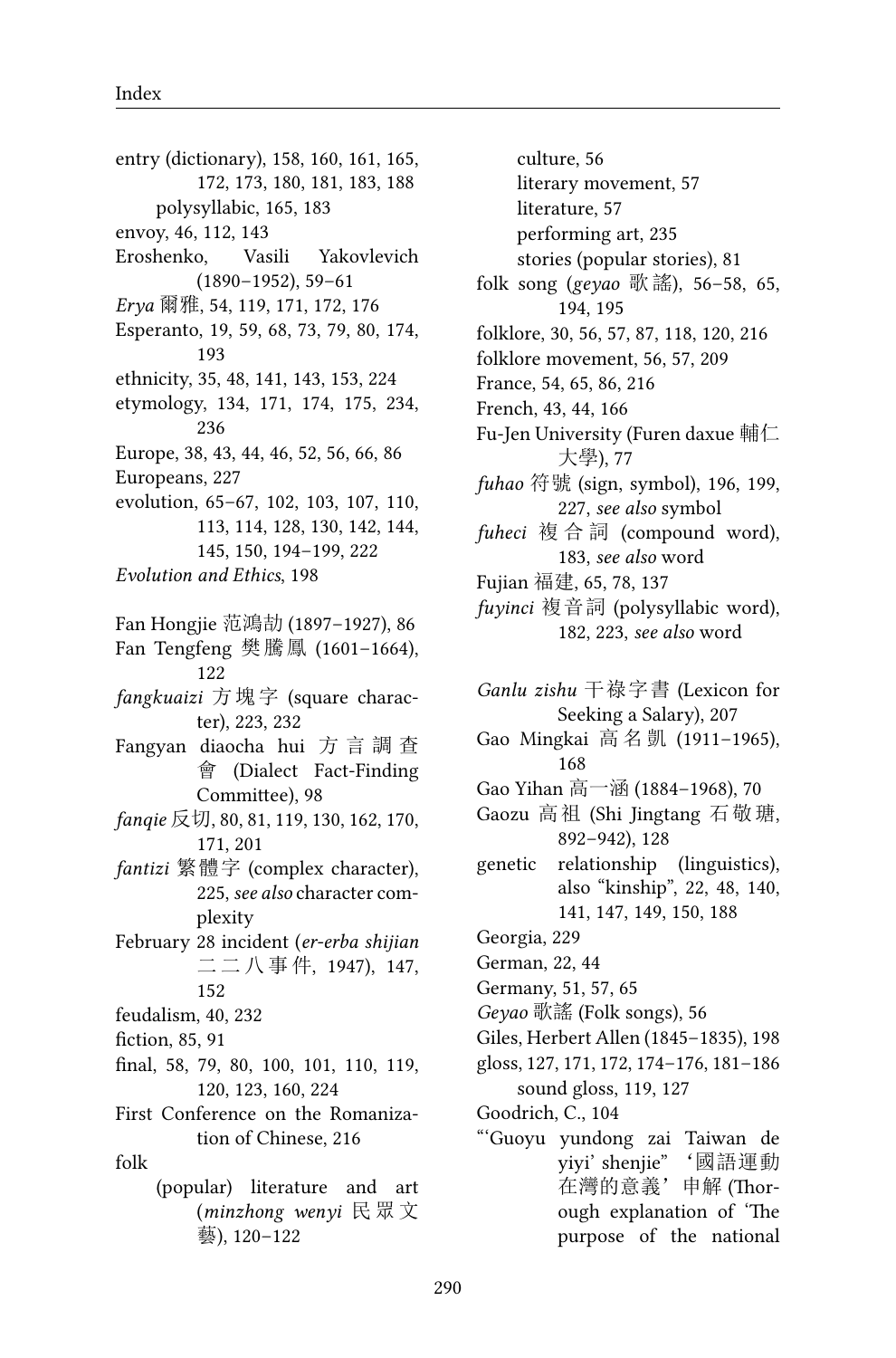language movement in Taiwan'), 141, 144, 146 *Grammaire de Port-Royal*, 166 grammar, 45, 64, 80, 99, 139, 146, 148, 149, 152, 153, 166–168, 176, 236 universal, 166 Western theory, 166 grammar (book), 90 Chinese, 166 Western, 166 grammar studies (*wenfaxue* 文法學), 151, 166, 216 graphemics, 21, 30, 77, 205, 218, 236 graphic unit, 181, 223 Great Leap Forward, 226 Greek, 38, 48, 56 Grimm brothers, 57 Gu Jiegang 顧頡剛 (1893–1980), 20, 21, 56–58, 63, 65, 85, 93, 133, 174, 194 "Gu yin yang ru san sheng kao" 古陰 陽入三聲攷 (Study of the three Old Chinese tones *yin*, *yang* and *ru*), 107, 108, 113 Guangdong 廣東, 66 *Guangming ribao* 光明日報 (Guangming Daily), 232 *Guangyun* 廣韻, 114, 132, 172 *guanhua* 官話, *see* Mandarin *guanhua fangyan* 官 话 方 言, *see* Mandarin *Guanhua* [*hesheng*] *zimu* 官話 [合 聲] 字母) (Mandarin syllabary), 36 *guanhua zimu* 官話字母 (Mandarin alphabet), 201, 202 *Gudian wenxian zhuanye* 古典文獻

- 專業 (Classical document studies), 20, 178
- Guo Moruo 郭沫若 (1892–1978), 216, 231
- *guocui* 國粹 (national essence), 52, 53, 56, 68, 73, 142

*Guogu lunheng* 國故論衡 (Critical comments on the national heritage), 115

- Guoli bianyiguan 國立編譯館 (National Institute for Compilation and Translation), 217
- Guoli nüzi shifan xueyuan 國 立 女子師範學院 (National Women's Teacher's College), 134
- Guoli Taiwan daxue 國立臺灣大學 (National Taiwan University), 29
- *guowen* 國文 (national written language), 39, 42, 53, 54, 87, 151
- *Guowen yuekan* 國 文 月 刊 (National [written] language monthly), 151
- Guowuyuan 國務院 (State Council), 219, 224
- *guoxue* 國學 (national learning), 56, 73, 79, 198
- *Guoxue jikan* 國 學 季 刊 (National learning quarterly), 107
- *Guoxue yuekan* 國學月刊 (National learning monthly), 86, 87
- *Guoxue zhoukan* 國學週刊 (National Learning Weekly), 85
- *guoyin* 國 音 (national pronunciation), 46, 47, 58, 90, 98, 100–103, 116, 118, 119, 122–124, 129, 130, 132, 141, 159, 160, 170, 171, 176, 202, 234
	- *lao guoyin* 老國音 (old national pronunciation), 30, 36, 39, 47, 58, 97–100, 102, 106, 117, 160, 161, 235, 237
	- *xin guoyin* 新 國 音 (new national pronunciation), 30, 31, 39, 47, 58, 97, 98, 106, 116, 117, 119, 237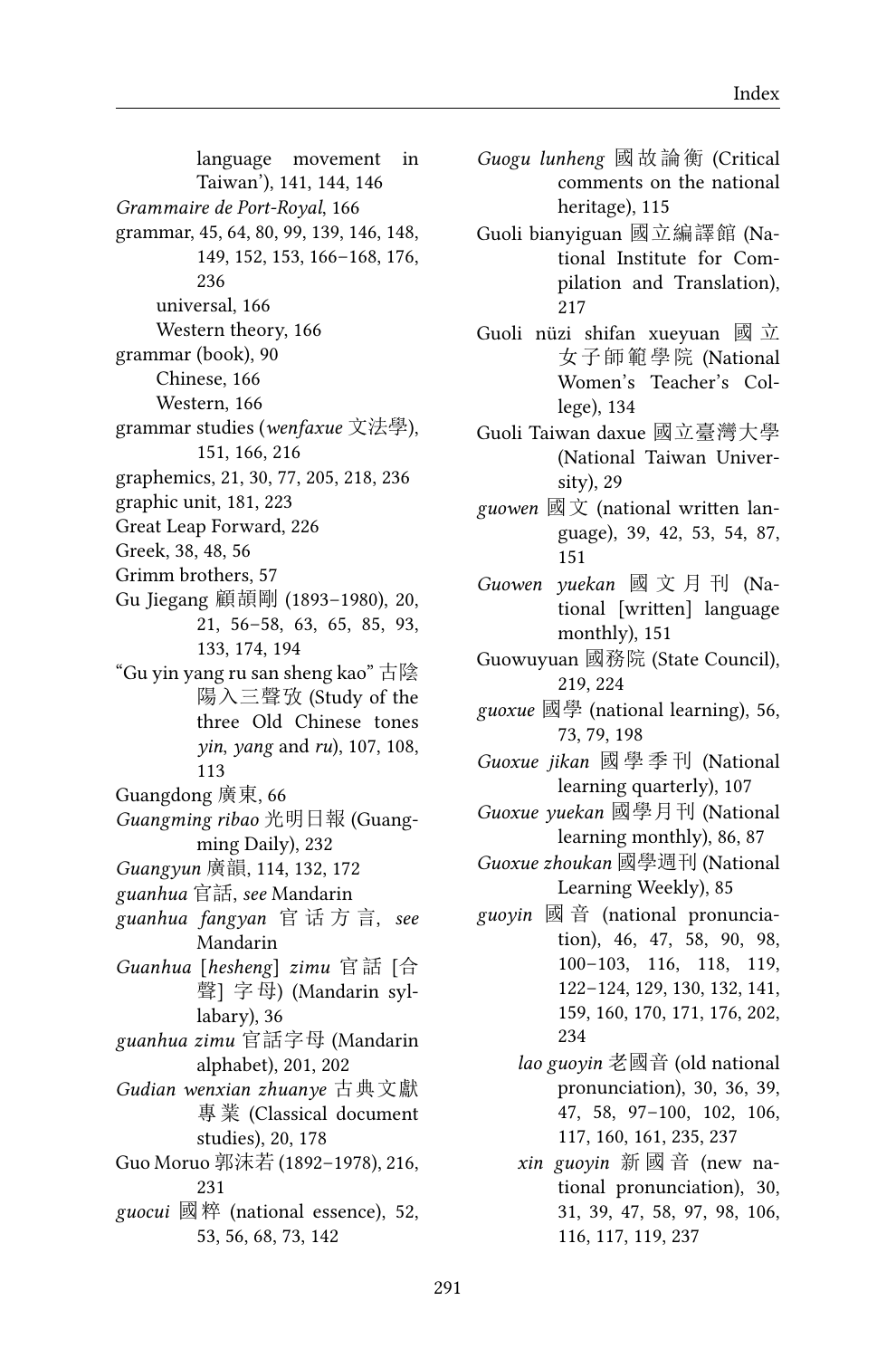- *Guoyin changyong zihui* 國音常用 字 彙 (National language frequently used character vocabulary), 106, 117, 130, 144, 158–162
- *Guoyin jingyin duizhaobiao* 國 音 京 音 對 照 表 (Comparative table of national and Beijing pronunciation), 100
- *Guoyin zidian* 國音字典 (Dictionary of national pronunciation), 106, 117, 160
- *Guoyu* 國 語 (Discourses of the States), 145
- *guoyu* 國語 (national language), 19, 20, 31, 36, 37, 39–42, 45– 49, 51, 58, 62–64, 66, 69, 74, 75, 79, 80, 88, 90, 94, 97–99, 102, 103, 105, 107, 110–112, 118, 119, 123, 126, 127, 133– 135, 137, 138, 140, 141, 144– 154, 158–162, 171, 175, 177, 218, 219, 233, 234
	- literature, 42
	- promotion, 20, 40, 41, 98, 117, 128, 129, 133, 134, 137, 139, 140, 144, 146, 148–153, 158, 171, 233, 236
	- textbooks, 42
- *Guoyu cidian* 國 語 辭 典 (National language dictionary), 158, 159, 161–163, 166, 170–177, 181–183, 185, 189
- "*Guoyu cidian* lunping" 國語辭典論 評 (Review of the 'National language dictionary), 162
- "Guoyu de dexing" 國語的德行 (On the virtue of the national language), 143, 144
- Guoyu jiaoxue weiyuanhui 國語教 學委員會 (Committee for the teaching and study of the national language, 62
- *guoyu quyu* 國語區域 (national language area), 46, 120
- *guoyu tongyi* 國語統一 (unification of the national language), 69, 99, 101, 102
- Guoyu tongyi choubeihui 國語統一 籌備會 (Preparatory Committee for the Unification of the National Language), 29, 41, 42, 69, 97–100, 106, 107, 110, 112, 117, 129, 159
- *Guoyu tongyin zidian* 國語同音字典 (National language homophone dictionary), 106
- Guoyu tuixing weiyuanhui 國語推 行委員會 (Committee for the Promotion of the National Language), 29, 129, 130, 134, 138, 151–153, 162
- *Guoyu xiaobao* 國語小報 (National language small newspaper), 153
- *Guoyu xunkan* 國語旬刊 (National language ten-day periodical), 98, 107
- *Guoyu yuekan* 國語月刊 (National Language Monthly), 62
- *guoyu yundong* 國語運動 (national language movement), 21, 39, 41–43, 49, 62, 63, 66, 69, 70, 72, 74, 75, 79–82, 110, 134, 140, 141, 148, 150, 153, 196, 233, 235, 236
- "Guoyu yundong de lishi" 國語運 動 的 歷 史 (The history of the national language movement), 227
- *Guoyu yundong gangling* 國語運動 綱 領 (Guiding principles of the national language movement), 134, 135, 140, 141, 149
- *Guoyu yundong shigang* 國語運動史 綱 (History of the national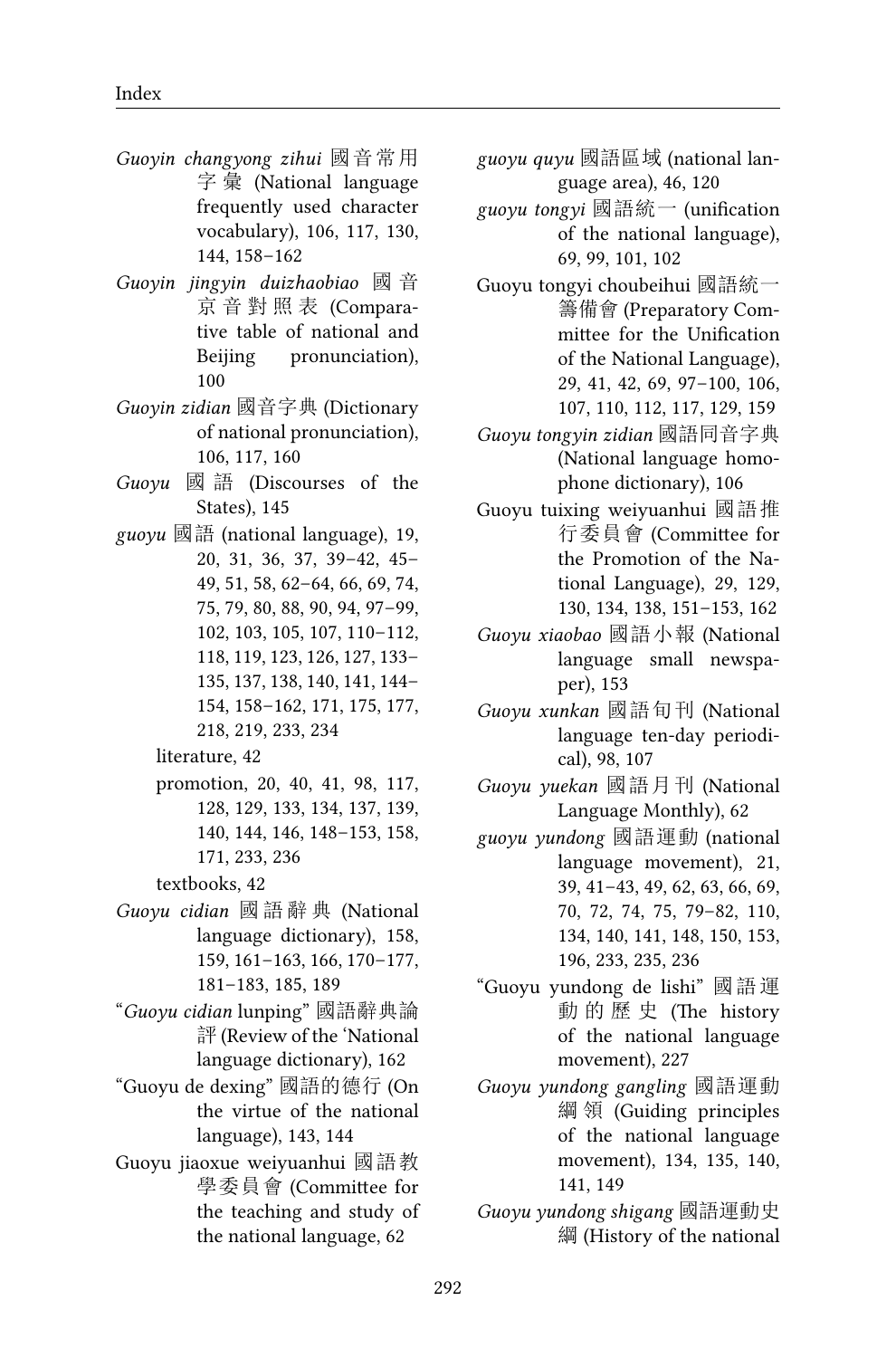language movement), 73, 106

- *Guoyu zhoukan* 國語週刊 (National language weekly), 41, 53, 62, 63, 65–67, 74, 75, 83, 106, 117, 118, 122, 126, 163, 195
- *Gushi bian* 古史辨 (Debates on ancient history), 174
- *guwen* 古文 (classical prose / ancient script), 64, 66, 74, 208
- *Guwenzixue daolun* 古文字學導論 (Introduction to paleography), 208
- *guyin* 古音 (ancient pronunciation), 111, 113
- *Guyinxi yanjiu* 古 音 系 研 究 (Research on the ancient sound system), 29, 54
- *Guyue jingzhuan* 古樂經傳, 174
- Gwoyeu Romatzyh [Guoyu luomazi] 國語羅馬字, 27, 58, 62, 64, 65, 116, 117, 160, 161, 171, 193, 201
- Hai'an 海岸, 27
- Hakka (*Kejiayu* 客家語), 138
- Han 漢 dynasty (202 BCE–220 CE), 103, 127, 204, 210, 224, 225, 227
	- Eastern Han (25–220), 56
	- Western Han (202 BCE–8 CE), 54
- Han 漢 ethnic group, 118, 153
- handwriting, 107, 204, 207, 209, 210, 217, 219
- Hangzhou 杭州 (dialect), 47
- *Hanwendian* 漢文典 (Chinese classical language grammar), 167
- *Hanyu da cidian* 漢語大辭典, 185
- *Hanyu de goucifa* 漢 語 的 構 詞 法 (Chinese word formation), 177
- Hanyu Pinyin 漢 語 拼 音, 21, 122, 123, 189, 214, 215, 219, 231, 232
- "Hanzi fazhanshi shang jiantizi de diwei" 漢字發展史上簡 體字的地位 (The status of the simplified characters in the developmental history of the Chinese characters), 221
- *hanzi gaige* 漢字改革 (Chinese character reform), 63
- "Hanzi jianhua de lishi yiyi he hanzi jianhua fang'an de lishi jichu" 漢 字 簡 化 的 歷 史 意義和漢字簡化方案的 歷史基礎 (The historical significance of the simplification of the Chinese characters and the historical basis of the Plan for the simplification of the Chinese characters), 225
- *Hanzi jianhua fang'an* 漢字簡化方 案 (Chinese character simplification scheme), 225
- *Hanzi jianhua fang'an* 漢字簡化方 案 (Plan for the simplification of the Chinese characters), 218–220, 224
- *Hanzi jianhua fang'an (caoan)* 漢字 簡化方案(草案)(Plan for the simplification of the Chinese characters (draft)), 219
- "Hanzi xingti bianqianshi" 漢 字 形 體 變 遷 史 (Historical evolution of the Chinese characters' shape), 202
- Hanzi zhengli bu 漢字整理部 (unit to organize the characters), 219
- Hanzi zhengli zu 漢字整理組 (Group for putting the Chinese characters in order), 220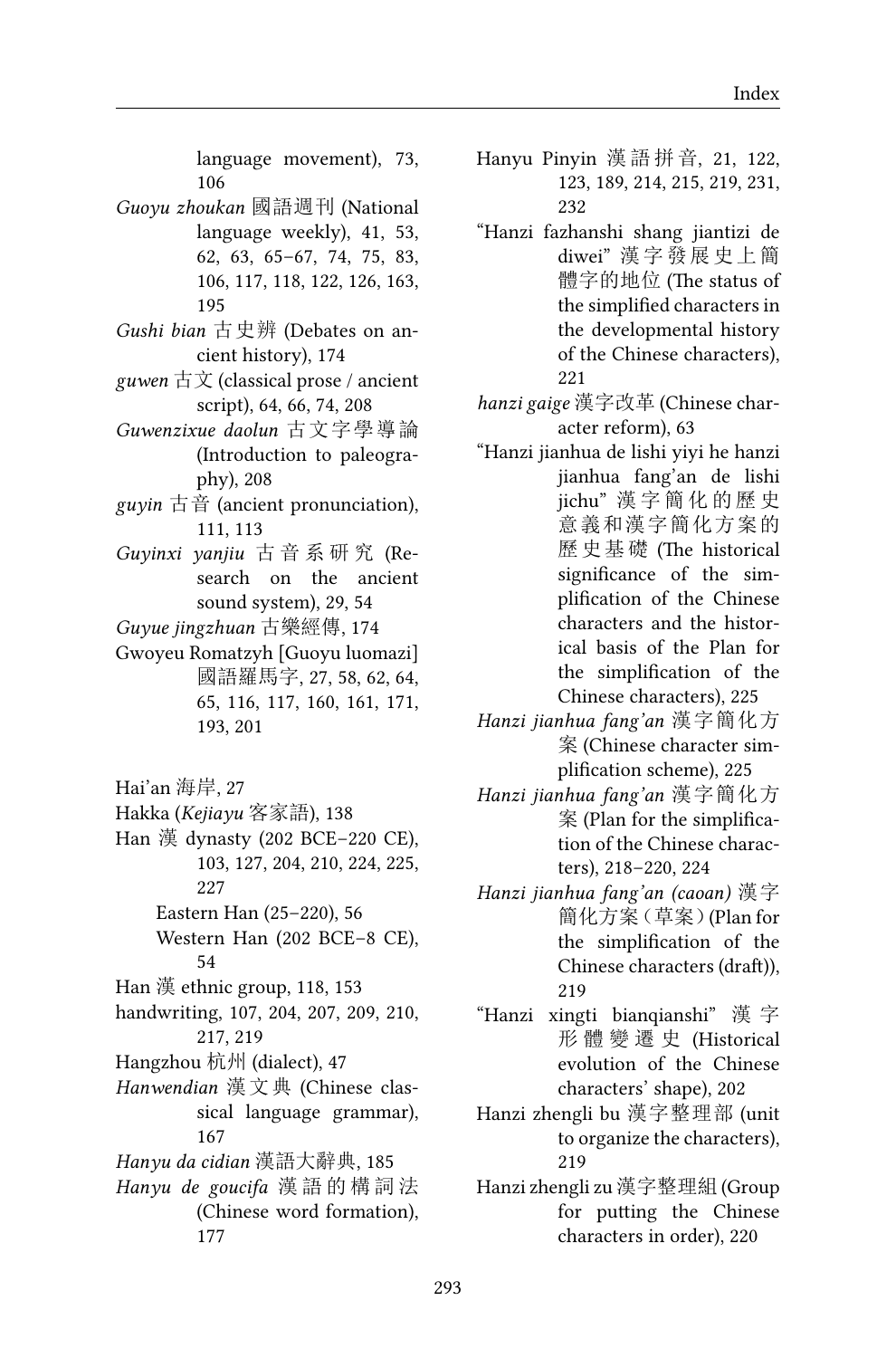Hanzi zhuyin pinyin wenti zuotanhui 漢子注音拼音問題座 談 會 (Symposium about the problem of phonetic transcription of the Chinese characters), 215 Harbsmeier, Christoph, 163 Harvard, 20, 65 Hattori Unokichi 服部宇之吉 (1867– 1939), 88 He Rong 何容 (1903–1990), 29, 152 head-character, 165, 168, 181–183, 185 head-morpheme, 183 headword, 181 heritage, 85 cultural, 52 intellectual, 56 national, 209 Hindi-Urdu, 46 Hokkien, 135, 137, 152 homophone, 106, 119, 171, 175, 182, 198, 203, 223 Hong Kong, 219 Hongwu 洪武 (r. 1368–1398), 112, 132 *Hongwu zhengyun* 洪武正韻 (Standard rhymes of Hongwu), 132 Hou Jin 後晉 (Later Jin dynasty, 936– 947), 128 Hu Ceng 胡曾 (ca. 840–?), 113, 114 Hu Qiaomu 胡喬木 (1912–1992), 231 Hu Shi 胡適 (1891–1962), 19, 39, 40, 42–44, 52, 54, 56, 62, 65, 68, 72, 74, 77, 105, 109, 110, 175, 227 Hua Nangui 華南圭 (1875–1961), 79 Huang Kan 黄 侃 (Ligang 李 剛, 1886–1935), 54, 109 Huang Lizhou 黃梨洲 (Zhongyi 宗 羲, 1610–1695), 204 *Huang Ming yimin zhuan* 皇明遺民 傳 (Biographies of Ming dynasty adherents), 92

Huang Zhongming 黃 仲 明, 205, 207–209 Huang Zunxian 黃遵憲 (1848–1905), 42, 48 Hubei 湖北, 122 *huo* [*de*] *yuyan* 活 [的] 語言 (living language), 43, 52, 64, 65, 89, 105, 118, 174, 175, 179, 185 Huxley, Thomas Henry (1825–1895), 198 Ibero-Romance languages, 44 iconoclasm, 40, 52, 68, 72, 78, 93, 133, 195 ideogram/ideograph, 222 ideology, 71, 93, 135, 228 political, 23, 40 illiteracy, 103, 141, 213, 218, 228 Imamura Kandō 今 村 完 道 (1884– 1949), 88 imperial examinations, 27, 121, 132, 207 imperialism, 40, 64, 87, 89, 92, 118, 232 India, 80, 81, 178, 201 initial, 39, 58, 79, 80, 100, 101, 106, 114–116, 119, 122, 123, 146, 160, 170, 172, 198, 201, 216 internationalism, 40 IPA, 107, 122, 160 Italian, 43 Japan, 38, 42, 46, 48, 49, 51, 54, 64, 70, 73, 77, 82, 88, 89, 92, 95, 117, 121, 138, 139, 145–147, 152, 164, 165, 172, 178, 200, 214, 216 Japanese, 59, 95, 135, 137–139, 141, 145–147, 149, 152, 199, 201, 227 Japanese colonization of Taiwan, 137, 138, 140, 145, 147, 150, 151 Japanese occupation of China, 86, 129, 134, 145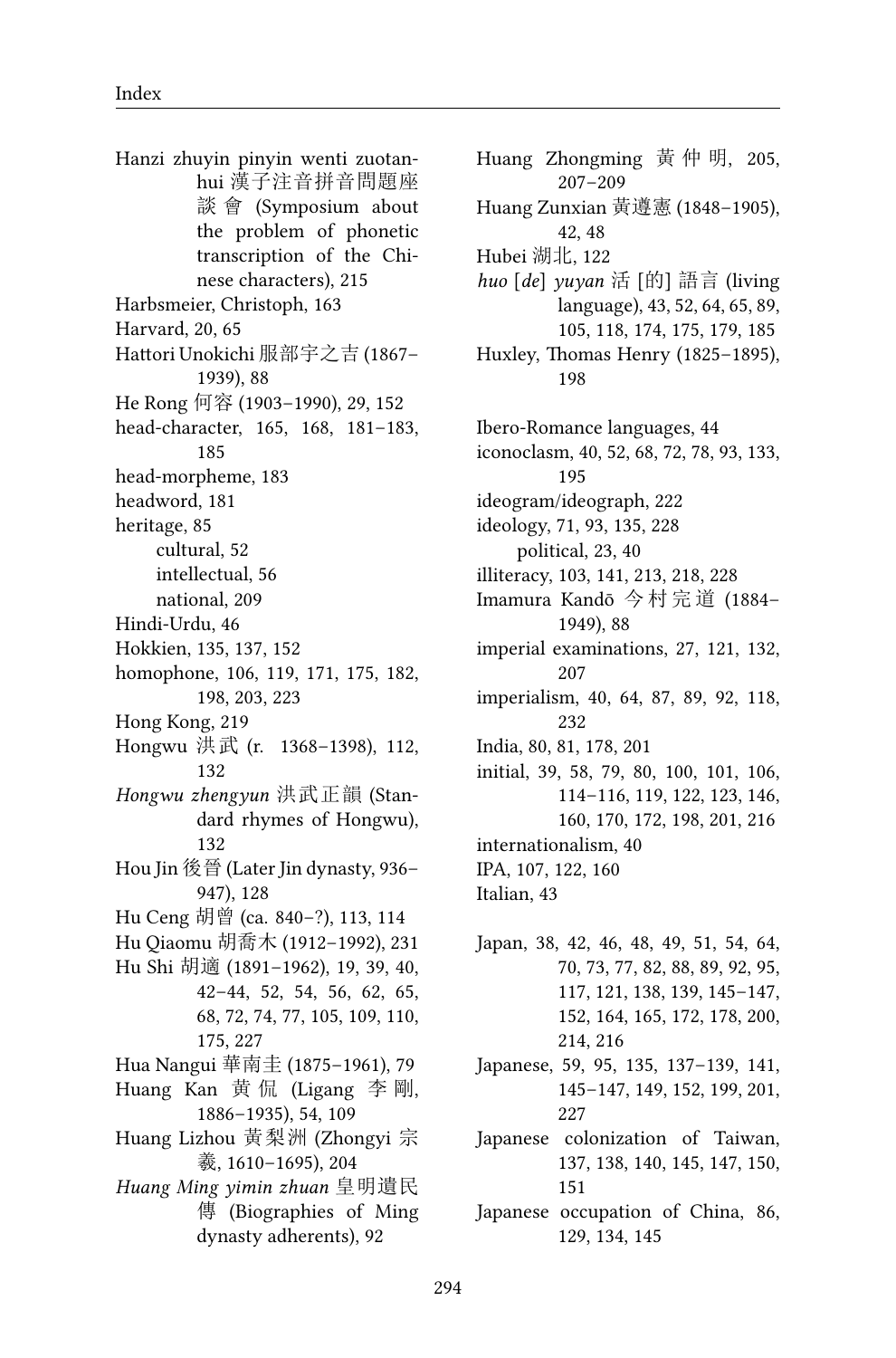- Japanese occupation of Korea, 88, 90, 95
- Japhetic theory, 230
- Ji Fengyuan, 228
- *jiajiezi* 假借字 (phonetic loan character), 67, 196, 197, 203, 220
- Jiang Shaoyuan 江紹原 (1898–1983), 93
- Jiang Zhongzheng 蔣中正, *see* Chiang Kai-shek (Jiang Jieshi 蔣介石, 1887–1975)
- Jiangnan 江南 region, 35, 87
- Jiangsu 江蘇, 27, 53, 55, 100, 113
- Jiangsu 3rd Women's Normal School (Jiangsu shengli di san nüzi shifan xuexiao 江蘇 省立第三女子師範學校), 87
- *jianhuazi* 簡化字/简化字, *see* simplified characters
- *Jianhuazi biao* 简化字总表 (General list of simplified characters), 224
- Jianju bu "yi 'sheng' wei 'xing' yi" 檢 舉不 "以 '聲' 為 '形'役" (Reporting [on my own offense] that 'sound' does not serve 'shape'), 195
- *Jianti zidian* 簡體字典 (Dictionary of simplified characters), 205, 207
- *jiantizi* 簡體字/简体字, *see* simplified characters
- *Jiantizi biao* 簡 體 字 表 (List of simplified characters), 204–207, 209, 210, 219, 225
- *Jiantizi pu* 簡體字譜 (Table of simplified characters), 204
- *jianyin* 尖音 ('sharp' initial consonant), 100, 101, 106
- *jianzi* 簡字 (simple characters), 202, 204
- Jiao Dehai 焦德海 (1878–1937), 174
- Jiaoyu chu 教育處 (Bureau of Education), 152
- Jiaoyu ting 教育廳 (Department of Education), 140, 152
- *Jiaoyu zazhi* 教育雜誌 (Education magazine), 227
- *Jiayin* 甲寅 *The Tiger*, 70, 71, 73–76, 83, 84
- *Jiayin pai* 甲寅派, 72, 73
- Jin  $\frac{25}{10}$  dynasty (265–420), 127
- Jin 金 dynasty (1115–1234), 172
- Jin Kemu 金克木 (1912–2000), 178
- Jinan 濟南 incident (Wusan Can'an 五三慘案), 95
- *Jindai Hanyu* 近代漢語 (Early Modern Chinese), 43, 91, 111
- *jingyin* 京音, *see* Beijing (Beiping) pronunciation
- *Jingyin rusheng zi pu* 京音入聲字譜 (Beijing pronunciation entering tone character list), 103–105, 116
- *jiu guo* 救國 (saving the nation), 52, 54, 55, 57
- Jiusan xueshe 九三學社, 126, 214, 215
- Jurchen, 145, 172
- Kaifeng 開封, 143
- Kaiming shudian 開明書店, 179
- *kaishu* 楷 書 (regular/standard script), 203, 207–210, 217
- *kana* scripts (*jiaming* 假名), 201, 227
- Kangxi radicals, 164, 165, 188
- *Kangxi zidian* 康熙字典 (Character classic of the Kangxi emperor), 163, 164, 170, 176, 186, 234
- *kaozheng* 考證 (search for evidence), 21
- Karlgren, Bernhard, 57, 107, 113
- Kaske, Elisabeth, 19, 43, 46, 47, 75, 98–102, 120
- *katakana* 片仮名, 146, 147
- Keijō Imperial University (Jingcheng diguo daxue 漢 城 的 京 城 大 學 = Kyŏngsŏng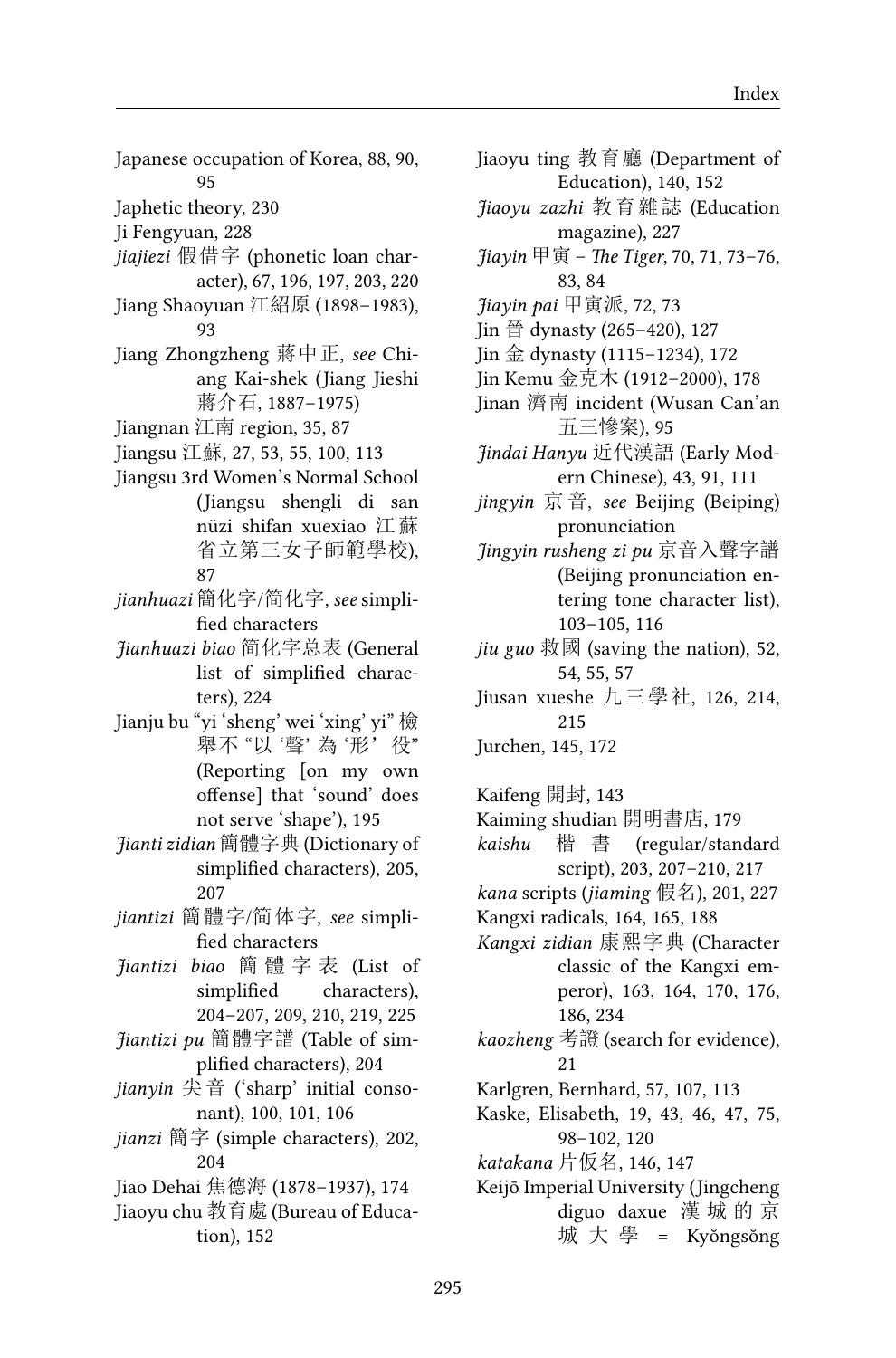chegung taehak, Keijō Teikoku Daigaku), 88 Khitan, 90, 127, 128, 172 Klöter, Henning, 158, 164, 165, 189 *koiné*, 31, 35, 36, 38, 39, 45, 47, 48 *kokubun* 國文, 42 *kokugo* 國語 (national language), 42, 137, 138, 145 *kokugo*-policy, 138, 139 *kōminka* 皇民化 (Japanization), 137, 145 Kong Fanjun 孔凡均, 180 Kong Guanglin 孔廣林 (1746 – ca. 1814), 109 Korea, 41, 87–95, 97 Korean, 95 *kouyu* 口語 (spoken language), 74, 116, 174 *Kuangren riji* 狂人日記 (Diary of a madman), 59, 85, 90 Kunming 昆明, 86, 129 Kuomintang [Guomindang] 國民黨, KMT, 40, 66, 70, 81, 87, 118, 129, 133, 137–140, 146, 147, 150, 151, 154, 159, 193, 204, 216, 218, 234 kymograph, 85 Lai Yuxun 來裕恂 (1873–1962), 167 *lan-qing guanhua* 藍青官話 (bluegreen Mandarin), 30, 39, 47, 98–103 Lancelot, Claude (1615?–1695), 166 language accessibility of, 44, 84, 98, 110, 119, 233, 236 change, 142, 170, 196, 198, 199 contact, 142 development (natural), 20, 22, 46, 53, 67, 102, 103, 106, 116, 128, 144, 150, 199, 205 evolution, 66, 195, 236 spoken, 32, 37, 43, 48, 58, 67, 74, 75, 79, 81, 89–91, 98, 110, 111, 115, 116, 119, 120,

122, 149–152, 157, 158, 164, 165, 168, 169, 171–174, 186, 188, 194, 196, 205, 221–223, 226–229, 232, 236 standardization, 57, 98, 99, 112 vulgar, 127 written, 43, 45, 75, 77, 90, 98, 110, 141, 150, 158, 172, 194, 196 language as tool, 20, 32, 67, 75, 87, 142, 143, 236 language discourse, 19, 21, 22, 24, 25, 32, 99, 133, 237 language engineering, 198, 199 language planning, 19–26, 29–32, 37, 39–41, 46, 53, 62, 63, 65, 67, 68, 87, 94, 97–100, 105, 110, 118, 119, 126, 129, 133, 139, 142, 144, 153, 154, 157, 195, 213, 216, 219, 231, 235, 236 Soviet, 229 language policy, 19, 22, 23, 25, 26, 30, 37, 116, 117, 129, 137, 140, 144, 150, 154, 194, 213, 214, 216 language reform, 20–22, 25, 26, 31, 35, 40, 41, 67, 79, 87, 175, 214, 218, 231, 235, 237 language structure *yuyan zuzhi* 語言 組織, 90, 128, 144, 146, 151 language system, 127, 128, 145 *Lao Can youji* 老殘遊記 (The travels of Lao Can), 89–91 Lao Naixuan 勞 乃 宣 (1843–1921), 202 *Lao Qida* 老乞大 (Chinese Expert, *Nogǒltae*), 90, 91 Lao She 老舍 (1899–1966), 204 Latin, 38, 43–45, 166, 171, 201 Latin alphabet, 204, 230–232, 237 latinization, 231, 232, 236 Latinxua Sinwenz [Ladinghua Xinwenzi] 拉丁化新文字, 35, 193, 219, 230 leftism, 40, 82, 88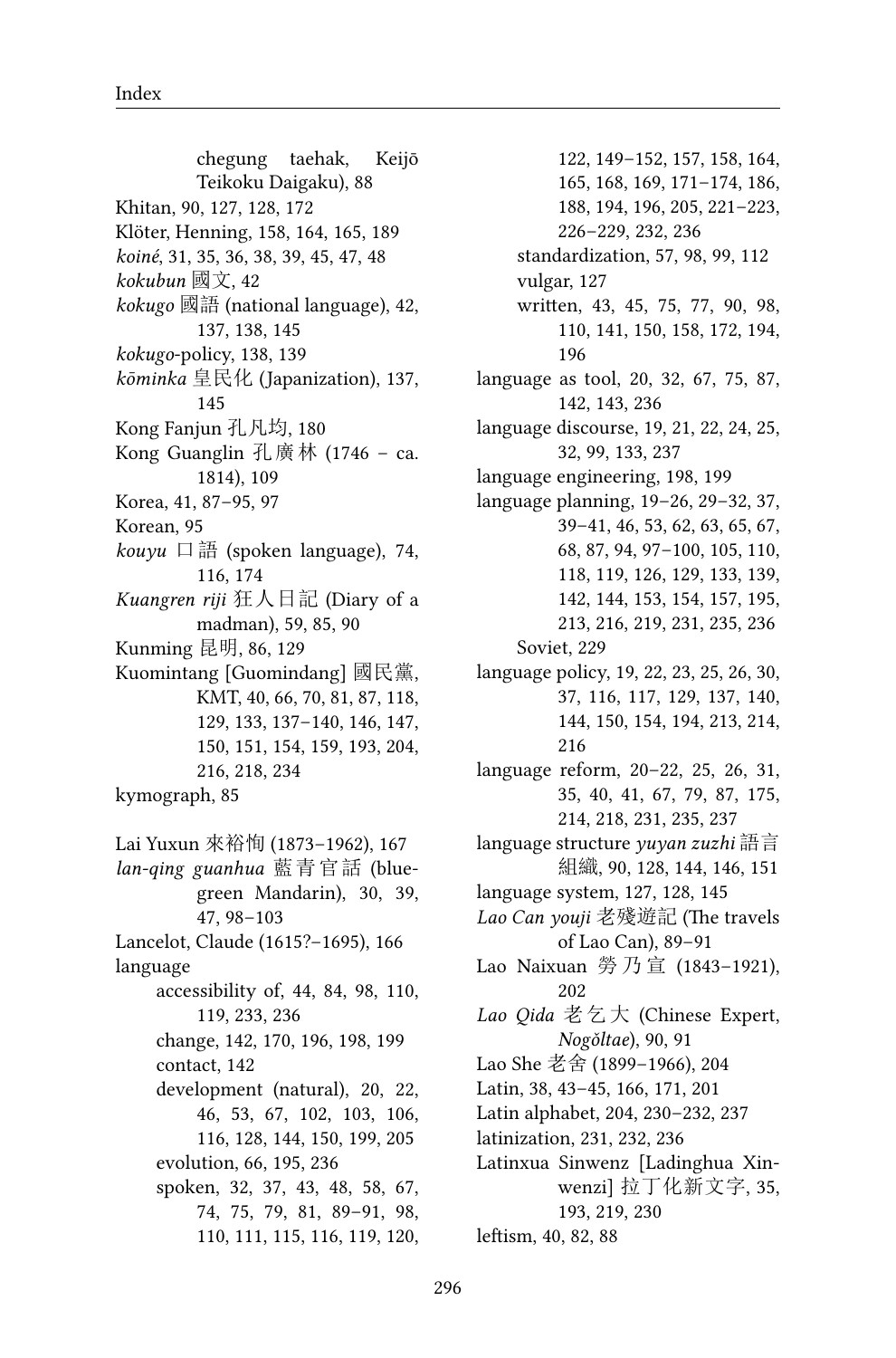legitimization/legitimacy, 23, 30, 31, 36, 37, 41, 45, 48, 58, 59, 65, 75, 79, 80, 98, 102, 105, 110– 112, 116, 118, 126, 129, 132, 133, 137, 140, 141, 143, 145, 146, 148–150, 153, 174, 188, 194, 202, 217, 220, 226, 227, 229, 230, 235, 236 *Leipian* 類篇, 172 lemma, 158, 165, 168, 171, 173, 174, 177, 182, 183 monosyllabic, 165 lemmatization, 172 lexeme, 127, 189 lexical item, 173, 174, 176, 181, 183– 185, 189, 236 lexicographic order/sorting, 158, 165, 170, 181, 183, 218 phonetic, 181 alphabetical, 160, 173, 184, 189 digraphic, 189 graphic, 164, 165, 172, 176, 188 multi-level, 189 phonetic, 171, 172, 182, 183, 188, 189 phono-graphic, 236 semantic, 158, 171, 172, 176, 182, 183 lexicography, 157–159, 162–165, 169, 176, 181, 186, 189, 236 bilingual, 186 Chinese, 158, 159, 163, 166, 186, 189 Western, 165, 189 lexicology, 158 lexicon, 45, 148, 164, 170, 173, 175, 176, 185, 222 Li Bochun 李伯純, 180 Li Dazhao 李大釗 (1889–1927), 70, 71, 86, 87 Li Guangdi 李光地 (1642–1718), 100, 174 Li Jinhui 黎錦暉 (1891-1967), 120 Li Jinxi 黎錦熙 (1890–1978), 21, 25, 29, 30, 39, 42, 47, 52, 62, 63,

73, 74, 94, 98, 102–106, 116, 120, 129, 130, 159, 167, 168, 171, 174, 204, 215, 216, 218, 222, 226 Li Jiukui 李九魁, 180 Li Leyi 李乐毅, 210 Li Shizeng 李石曾 (1881–1973), 86 Li Wensheng 李文生, 180 Li Xiaofeng 李小峰, 62, 92 Li Yu'an 李遇安, 66 Li Yuanhong 黎元洪 (1864–1928), 72 Liang Donghan 梁东汉 (1920–2006), 222, 223 Liang Qichao 梁啟超, 1873–1929, 77, 82, 91, 196 Liang Shuming 梁漱溟 (1893–1988), 73, 76, 77 Liao 遼 dynasty (916–1125), 90, 172 liberalism, 40, 70 *Libu yunlüe* 禮部韻略 (Outline of the rhymes of the Ministry of Rites), 132 Liming zhongxue 黎明中學, 61 Lin Handa 林漢達 (1900–1972), 218, 220 Lin Sen 林森 (1868–1943), 130 Lin Shu 林紓 (1852–1924), 68 Lin Xie 林獬 (Lin Baishui 林白水, 1874–1926), 75 Lin Yutang 林語堂 (1895–1976), 65, 74, 76, 93 *lingua franca*, 36, 38, 47, 48, 142, 143 linguistic unit / unit of language, 158, 163, 164, 167, 168, 176, 183, 188, 222, 223 linguistics, 20, 22, 23, 26, 35, 41, 43, 53, 68, 76, 81, 83, 99, 110, 119, 153, 163, 184, 189, 194, 200, 201, 216, 229, 230, 235 Chinese, 19–21, 26, 30, 37, 132, 177, 184, 189, 201, 230 contemporary Chinese, 236 modern, 37, 157 Soviet, 230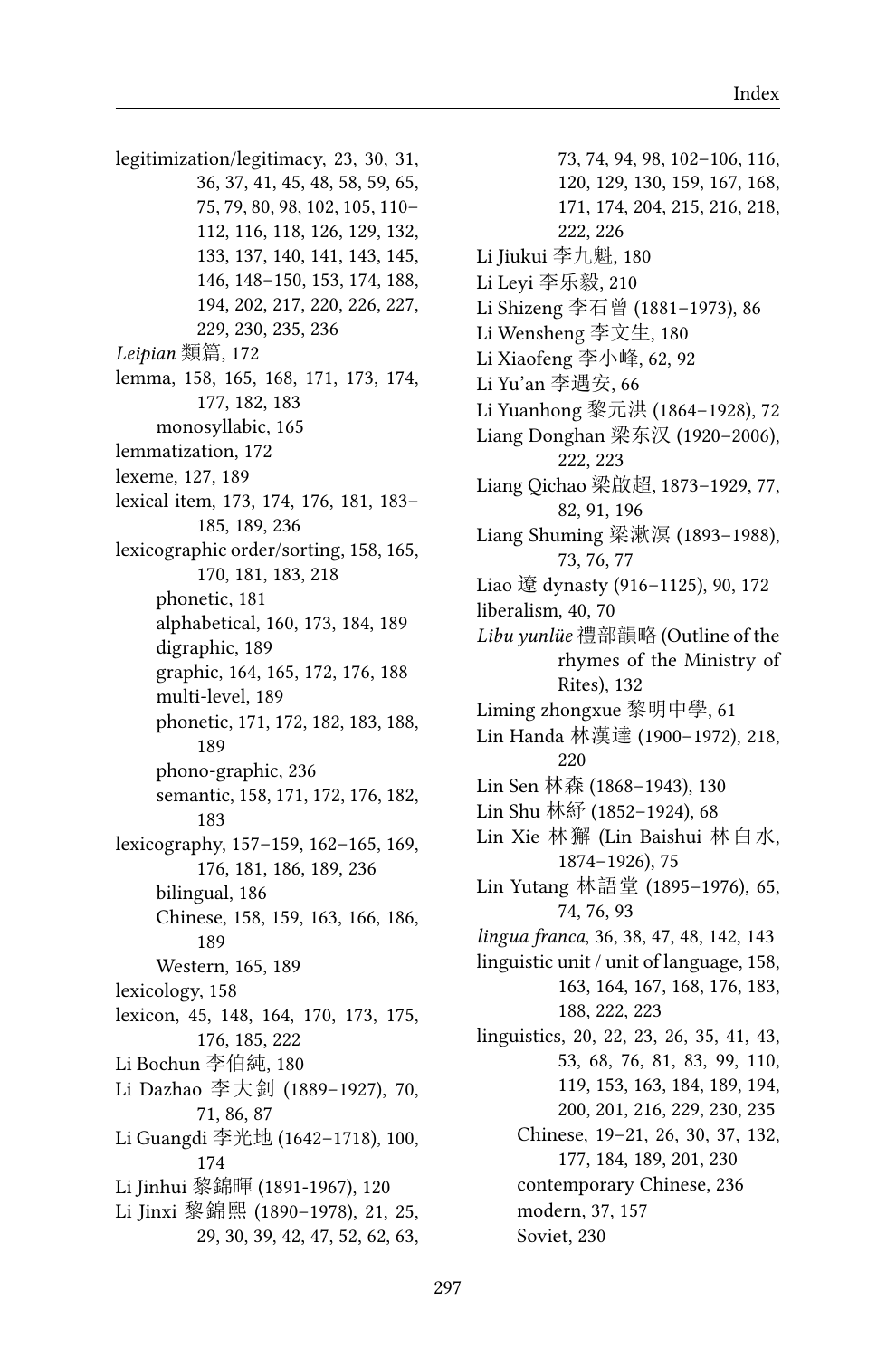Western, 20, 26, 30, 68, 157, 166, 184, 200, 236 *Lishi yinjian* 李 氏 音 鑑 (Mr. Li's discriminating appraisal of pronunciations, 1805), 36 *lishu* 隸書 clerical/official script, 208 literacy, 31, 135, 147, 213, 214, 227, 228 literary renaissance, 44 literary revolution, 19, 44 Literary Sinitic, 80 literature, 43, 44, 52, 68, 75, 76, 93, 105, 138, 175, 178, 230 Liu E 柳鄂 (Tieyun鐵雲, 1857–1909), 89, 91 Liu Fu 劉復 (Liu Bannong 劉半農, 1891–1934), 29, 54, 56, 66, 68, 85, 93, 102, 110, 112, 126, 133, 151 Liu Qinglong 劉慶隆, 180 Liu Wendian 劉文典 (Shuya 叔雅), 54 Liu Xi 劉熙, 127 Liu Yuan 劉淵, 121 *liushu* 六書 (six types of characters), 197, 208 *Long kan shou jing* 龍龕手鏡 (Handy Mirror in the Dragon Shrine), 172 Long March, 117 Lower Yangzi (region), 110, 114 Lu Erkui 陸爾奎 (1862–1935), 165, 186 Lu Qian 盧前 (1905–1951), 129, 130 Lu Xun 魯迅 (1881–1936), 21, 29, 54, 59–62, 64, 66, 81–86, 90–93, 119, 121, 185 Lu Zhiwei 陸志韋 (1894–1970), 94, 104, 169, 177 Lu Zhuangzhang 盧 戇 章 (1854– 1928), 19, 42, 201 Lufei Kui 陸費逵 (1886–1941), 163, 203, 227, 228 Luo Changpei 羅常培 (1899–1958), 94, 114, 216

Luoyang 洛陽, 143 Lü Shuxiang 呂淑湘 (1904–1998), 94, 168 Ma Heng 馬衡, 54 Ma Jianzhong 馬建忠 (1845–1900), 166, 167 Ma Junwu 馬君武 (1881–1940), 199 Ma Xulun 馬敘倫 (1885–1970), 21, 215–217, 220, 231 Ma Yuzao 馬 裕 藻 (Youyu 幼 魚, 1878–1945), 54 Malay, 46 Manchu, 37, 48, 56, 69, 70, 77, 90, 100, 122, 127, 145 Mandarin, 36, 38, 39, 44–48, 99, 101, 104, 111, 120, 134, 142, 143, 148, 154, 158, 172, 226 Beijing, 37, 47, 161 dialect family, 31, 35, 36, 39, 45, 47, 58, 161, 202 Imperial, 45, 46 Jiang-Huai (*Jiang-Huai guanhua* 江淮官话), 58 Nanjing, 31, 46, 47, 235 Northern, 31, 35, 47, 100, 103, 107, 134, 235 Southern, 100, 103, 235 Western term, 46, 143 Mao Zedong 毛澤東 (1893–1976), 86, 213, 216, 217, 220, 221, 228, 230–232 Maoism, 213 March 18 Massacre (*San yi ba can'an* 三一八惨案), 87 Marco Polo (1254–1324), 90 Marr, Nicholas (Nikolay Yakovlevich Marr, 1865–1934), 229, 230 martial law (Taiwan), 152 Marxism, 37, 55, 71, 86, 121, 213, 220, 228, 229, 232 *Mashi wentong* 馬氏文通 (Mr. Ma's grammar), 166 Maspero, Henri (1883–1945), 168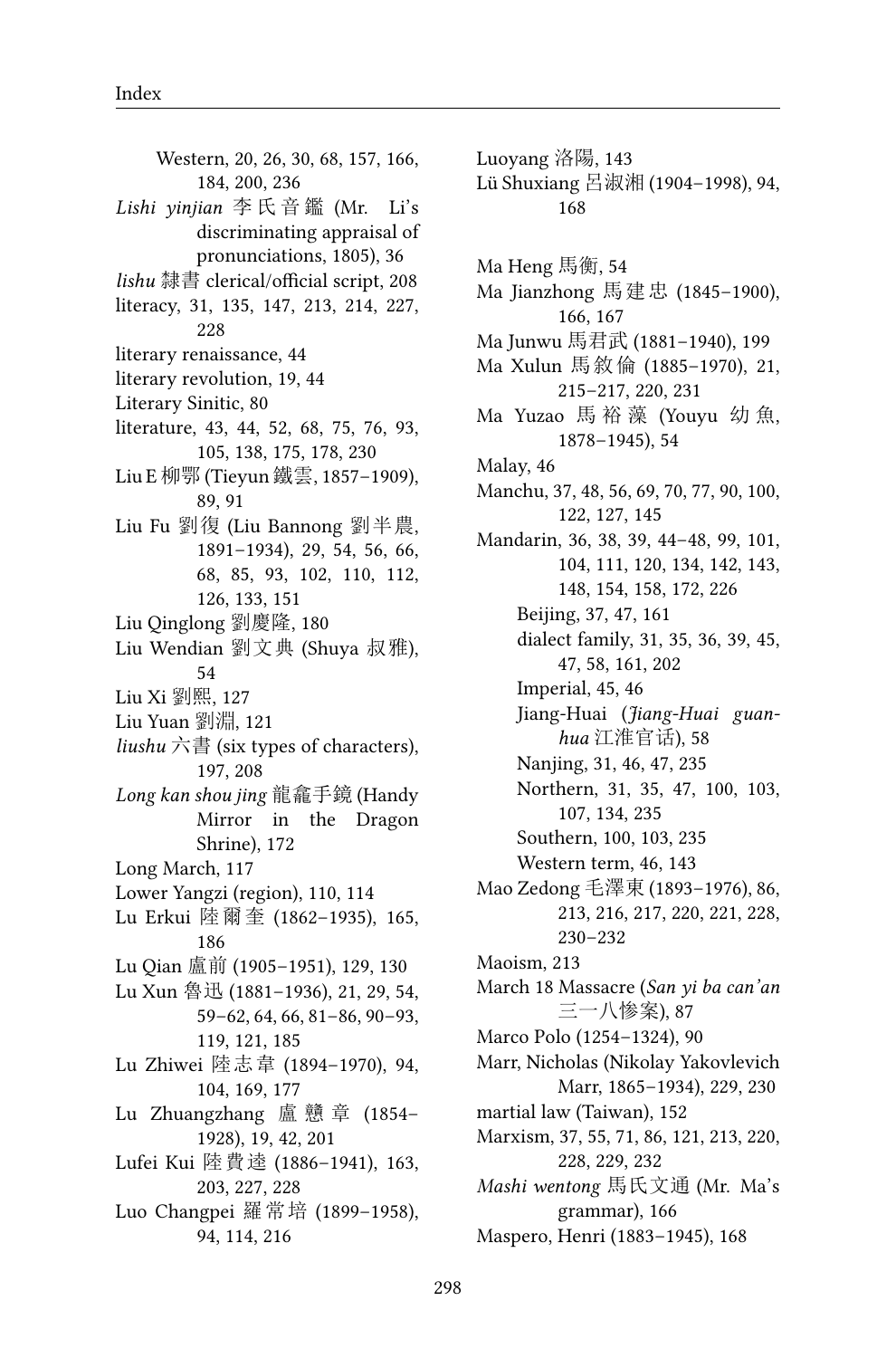- May Fourth Movement (*Wu si yundong* 五四運動, also period, intellectuals), 35, 41, 43–45, 51, 52, 59, 68, 70, 72, 76, 82, 83, 87, 92, 93, 133, 144, 209, 232, 233, 235
- May Thirtieth movement (*wusa yundong* 五卅運動, 1925), 62, 64
- meaning, 21, 43, 46, 54, 151, 158, 161, 164, 168, 170, 175, 177, 179, 182–185, 194, 198, 199, 204, 218, 221, 223, 226, 233
- Medhurst, Walter Henry (1796– 1857), 165
- Medieval Chinese, 158
- *Mengjin* 猛 進 (Vigorous progress), 55, 83
- *Mengzi* 孟子, 206
- Miao Wengong 繆文功 (Minzhi 敏 之), 53
- Middle Chinese (MC), 20, 99, 100, 104, 107, 109–111, 113, 115, 148
- Min 閩, 113, 148, 153 Southern (*Minnanyu* 閩南語), 137, 138, 140, 161, 165
- Ming 明 dynasty (1368–1644), 45, 80, 89, 92, 111, 132, 138, 158, 235
- minister of education, 69, 73–75, 82, 85, 130, 215, 218
- Ministry of Education, 83, 97, 98, 117, 129, 133, 134, 140, 159, 165, 234
- *Minli bao* 民 立 报 (The people's stand), 70
- *minzhong wenyi* 民眾文藝 (popular/folk literature and art), 65
- *minzhu dang-pai* 民主黨派 (democratic parties and groups), 214, 232
- *minzu xingshi* 民族形式 (national form), 230–232

missionaries, 44, 46, 104, 158, 165, 189, 201 Modern Standard Chinese, 36, 43, 63, 103, 107, 114, 158, 159, 161, 163, 167, 210 modernity, 35, 36, 52, 133, 144, 226 modernization, 19, 21, 22, 29, 38, 40, 56, 65, 73, 85, 92, 105 Mongolia(n), Mongols, 90, 110, 111, 145 monosyllabic, 158, 168, 171, 172, 223 morpheme, 169, 172, 173, 176, 177, 183, 184, 189, 194 boundaries, 177 free, 169, 177, 184, 236 polysyllabic, 181, 183 morphology, 90, 151, 152, 158, 162, 170, 176, 177, 181 Moscow, 216, 231 Nanjing 南京, 31, 46, 47, 55, 112, 117 Nanjing Decade (1927–1937), 47, 117 Nanjing *yinxi* 南 京 音 系 (Nanjing

- pronunciation system), 47 Nantong 南通, 27, 53
- Nantong xian li di qi zhongxue 南 通縣立第七中學 (Middle School No. 7 of Nantong County), 29
- Nantong zhongxue 南通中學 (Nantong Middle/High School), 29, 53
- nation-building, 35, 100
- nation-state, 40, 198
- national language, 229 European, 43, 44
	- Russian, 229, 230
- National language of China, *see guoyu* 國語 (national language)
- national strength, 200
- National Taiwan University, 138, 218
- nationalism, 23, 26, 36, 37, 39, 40, 48, 56, 57, 65, 89, 99, 118, 140, 213, 229, 233, 236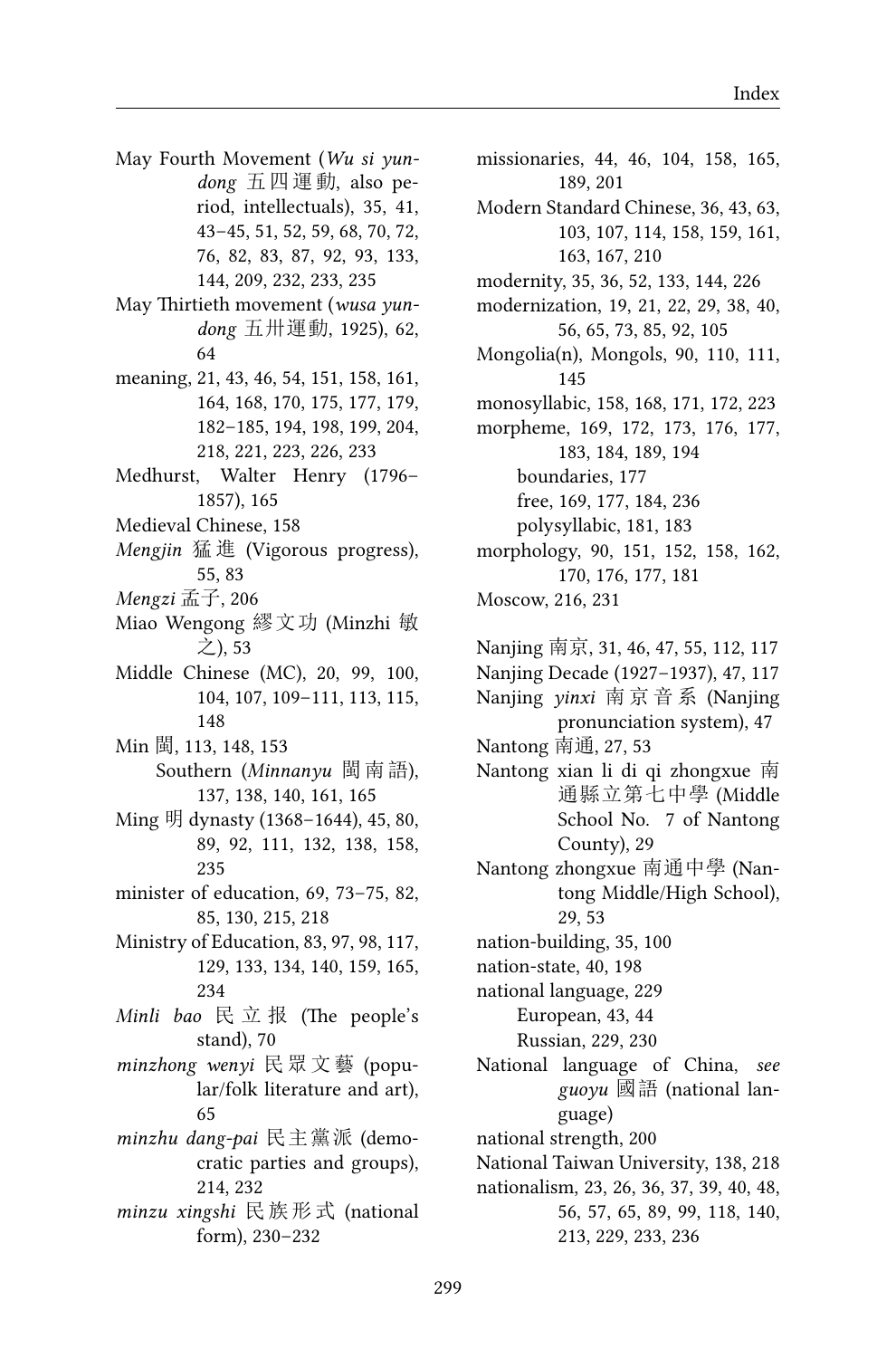neologism, 26 New Culture Movement (*xin wenhua yundong* 新文化運動), 38, 41, 51–53, 56, 57, 61, 68, 71–73, 80, 82, 84, 85, 93, 174, 185 *Nihon jisho genkai* 日 本 辭 書 言 海 (Japanese Word Dictionary: Sea of Words), 164 Nishimura Shigeki 西村茂樹 (1828– 1902), 164, 165 Non-Aligned Movement, 224 non-Chinese languages, 127 non-standard character, 31, 193 normativity, 41, 157 Northern Expedition, 69, 82 Northern Vernacular, 45 northerners, 115 *Notitia linguae sinicae*, 166 novel, 44, 90–92 official language, 36, 46, 68, 137, 145 official, scholar-official, 35, 78, 112, 143, 151 Old Chinese (OC), 26, 107, 109, 111, 113, 142, 148, 172 Old Mandarin, 41, 114 *On the Origin of Species*, 198 opera, 112, 122, 123, 129, 184 oracle bone inscriptions (*jiaguwen* 甲 骨文), 210, 218 oral tradition, 58, 149 orthography, 94, 171, 201, 207, 230 Ouyang Xiu 歐陽修, (1007–1072), 84 paleography, 21, 54, 202, 220 Paris, 90, 102, 168 part of speech, 167, 184 *Peiwen yunfu* 佩文韻府 (Treasury of rhymes from the Hall of Honoring Literature), 132 Peking opera, 77, 101, 126, 235 pronunciation, 101, 122 Peking University (Beijing daxue 北 京大學), 21, 25, 29, 40–42,

51, 52, 54, 55, 57, 59–62, 71, 77, 82, 83, 85–88, 92, 93, 95, 97, 98, 110, 129, 152, 153, 162, 178, 198, 213, 215, 218 People's Republic of China (PRC), 19, 21, 22, 24, 29–31, 37, 40, 45, 47, 64, 66, 74, 79, 126, 133, 148, 153, 181, 187–189, 193, 194, 203, 204, 207–210, 213–219, 224, 225, 227, 228, 231, 233–236 performing art, 105, 118, 120, 130, 138 Peyraube, Alain, 166 philology, 21, 29, 30, 54, 79, 80, 110, 127, 134, 209, 224, *see also xiaoxue* 小 學 (philology, 'minor studies') Chinese, 21, 26, 39, 79, 170, 193, 218, 236 historical, 134 traditional, 80, 100, 101, 118, 129, 133, 189, 234, 236 philosophy, 21 phoneme (*yinsu* 音素), 101, 219 phonetic, 143, 194, 208, 210, 221, 223, 224 phonetic component of a character, *see yinfu* 音 符 (phonetic component of a character) phonetic script (also alphabet, spelling, writing), 26, 35, 42, 67, 79, 103, 157, 177, 193, 200, 201, 204, 205, 214, 217, 222, 223, 230, 231 phonetic transcription, 119, 176, 177, 189, 201, 204, 215, 236 phonetic transcription scheme (*pinyin fang'an* 拼 音 方 案), 217 phonetic/sound/pronunciation system, 100, 101, 104, 105, 112, 118, 130, 141, 144, 150, 151, 177 phoneticity, 209, 220 phoneticization, 213, 220, 223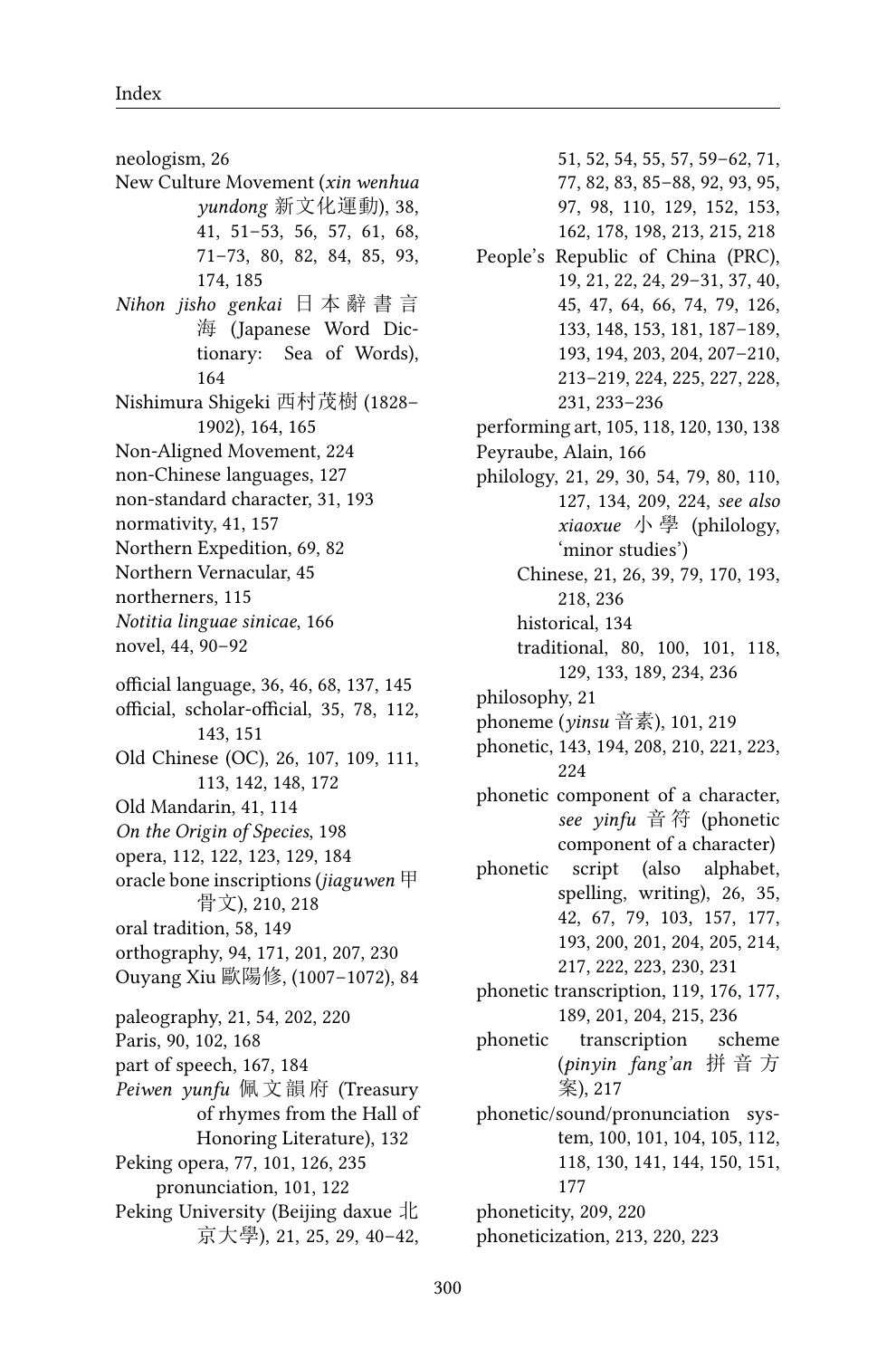- phonetics, 31, 32, 45–47, 57, 58, 85, 101, 103, 104, 106, 109, 110, 112, 115, 117, 121–123, 128, 141, 146, 147, 159, 162, 182, 187, 194, 200, 203, 210, 213, 216, 220, 222, 224, 226, 230, 234, 236 phonocentrism, 193, 236 phonographic spelling/writing, 194– 197, 200, 223 phonology, 21, 29, 36, 39, 47, 63, 88, 98, 99, 101, 107, 110, 111, 114, 119, 122, 127, 133, 141, 172, 178, 198, 200, 202, 220, 236 Chinese, 118 historical, 31, 39, 41, 57, 110, 118, 119, 123 traditional, 119, 202 *Piao Tongshi* 朴通事 (Park the interpreter, *Pak T'ongsa*), 90, 91 pictogram / pictograph(ic), 67, 197, 216, 222, 223 *Pingmin sheng* 平民聲 (The voice of the commoners), 55 *Pingshui xinkan yunlüe* 平 水 新 刊 韻略 (Outline of rhymes, newly-carved in Pingshui), 121 *Pingshuiyun* 平 水 韻 (Pingshui rhymes), 120, 121, 132 pitch, 107, 109, 161 poetry, 76, 84, 112–115, 119–121, 123, 132 polysemy, 175 polysyllabic, 158, 167, 172, 184, 185, 223 polysyllabic word, *see* word popular character, *see su(ti)zi* 俗 (體) 字 (popular/non-standard
	- character)
- popular culture, 226
- popularization, 213, 214, 220
- Portuguese, 46
- *Pravda*, 229, 232

de Prémare, Joseph (1666–1735), 166 Presbyterian, 44, 104 prescription, 20, 23, 40, 41, 65, 99, 116, 133, 134, 157, 174, 187–189 prestige, 46, 148, 206 printing, 204, 207, 210, 217 progress, 40, 42, 43, 60, 65–68, 72, 95, 140, 141, 144, 150, 163, 175, 193, 195, 198, 199, 223, 226, 234, 236 proletariat/proletarian, 121, 133 pronunciation, 22, 30, 36, 39, 45–47, 58, 80, 88, 91, 98–100, 103, 105, 106, 109, 111, 112, 114, 118–120, 122, 123, 126, 127, 129, 133, 134, 141–143, 146–149, 157, 158, 160, 161, 169–172, 175, 176, 179, 181, 182, 195, 202, 213, 217, 218, 220–222, 224, 227, 230, 234 northern (*beiyin* 北音), 46, 100– 102, 107, 110–116 regional (*fangyin* 方音), 47, 111, 114, 141 southern (*nanyin* 南音), 46, 100, 101 pronunciation standard / standard pronunciation, 21, 31, 39, 46, 47, 58, 99, 101, 106, 122, 126, 130, 133, 141, 142, 144, 202, 219, 224 pronunciation table (*yinbiao* 音表), 162 "Putong jiaoyu dang caiyong sutizi" 普 通 教 育 當 採 用 俗 體 字 (Common education should employ popular characters), 227 *putonghua* 普通话 (common speech), 31, 37, 45, 47, 152–154, 158, 214, 218, 219, 224, 234 Putonghua shenyin weiyuanhui 普

通話審音委員會 (Committee for the determina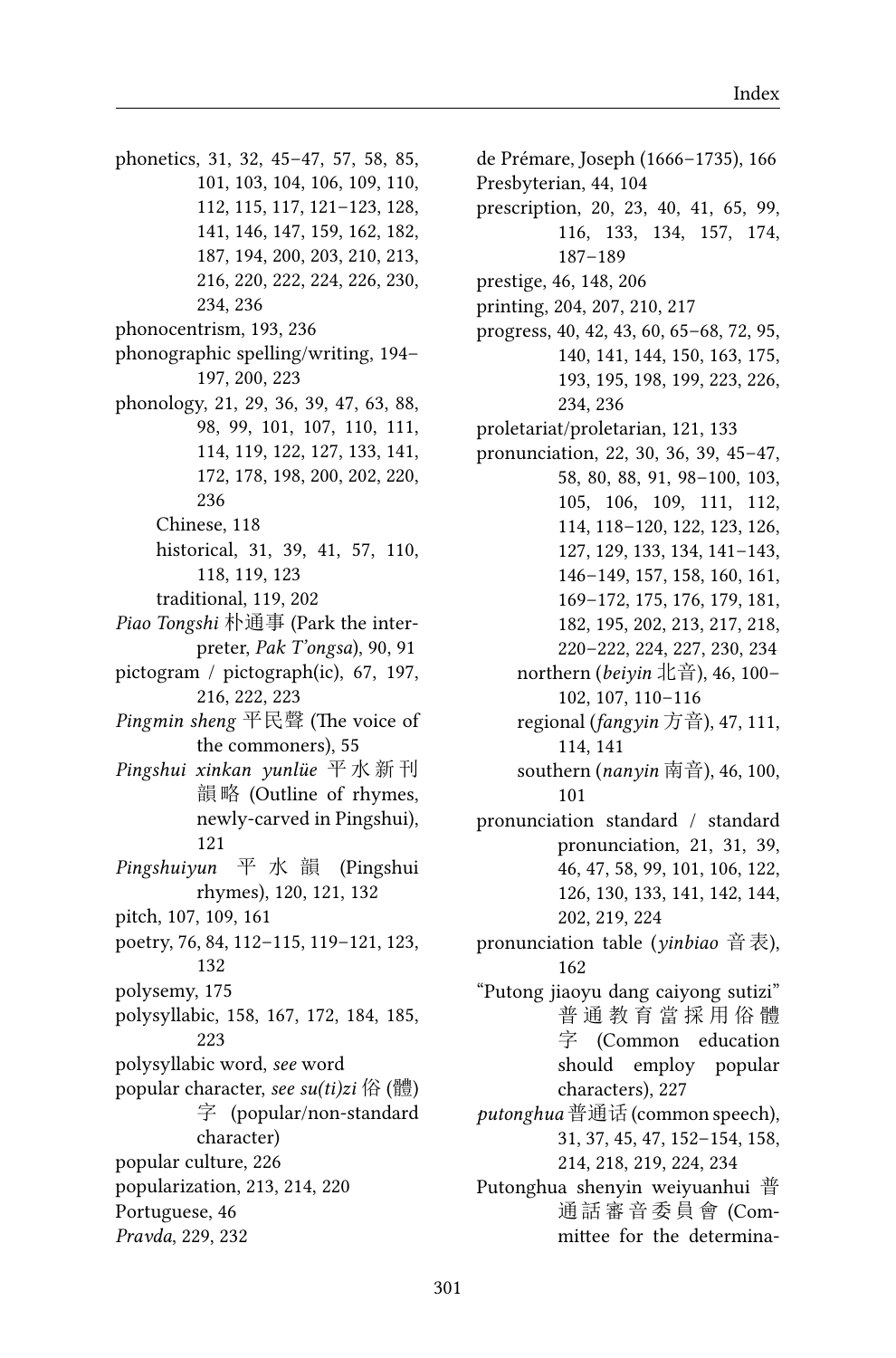tion of the pronunciation of the standard language), 220

- Qian Xuantong 錢玄同 (1887–1939), 21, 29, 42, 52, 54, 56, 57, 59, 62–66, 68, 69, 74–76, 81, 89, 93, 97, 106, 133, 142, 193, 202–204, 214
- *qieyinzi* 切音字 (phonetic writing), 201
- *Qieyun* 切韻, 32, 79, 104, 109, 114, 132, 170, 172
- Qin 秦 dynasty (221–206 BCE), 143, 226
- Qing 清 dynasty (1644–1912), 26, 35, 40, 43, 46, 48, 69–71, 75, 78, 89–93, 99, 107, 111, 122, 132, 143, 158, 193, 200, 235
- Qingshi shanhou weiyuanhui 清 室善后委员会 (Committee for the Disposition of the Qing Imperial Possessions), 126
- Qiu Tingliang 裘廷梁 (1856–1943), 38, 44, 78, 79, 83
- Qiu Xigui 裘錫圭, 208, 236
- *qu* 曲 (aria), 104, 105, 112
- Qu Qiubai 瞿秋白 (1899–1935), 230
- *Quanguo guoyu yundong dahui xuanyan* 全國國語運動大 會 宣 言 (Declaration of the countrywide national language movement assembly), 106
- Quanguo wenzi gaige huiyi 全 國 文 字 改 革 會 議 (Nationwide conference on script reform), 219
- Quanzhou 泉州, 137
- *questione della lingua* (language question), 38, 39, 73, 78, 89 Quran (*Gulanjing* 古蘭經), 174
- reading of a character, 161, 162, 182, 222, 227

alternative, 175 Beiping (= Beijing), 160

- dialect, 160
- Japanese, 147
- Sino-Japanese (*on'yomi* 音 読 み), 147
- standard, 175
- variant, 46, 162
- reformability, 53, 142
- reformism, 41, 53, 70
- regiolect, 37
- Renaissance, 38, 43, 52, 56
- Renmin jiaoyu chubanshe 人民教育 出 版 社 (People's education press), 179
- *Renmin ribao* 人民日報 (The People's Daily), 223
- *Renzi xinkan Libu yunlüe* 壬子新刊 禮部韻略 (Outline of the rhymes by the Ministry of Rites, newly printed in the renzi cyclic year), 121
- Republic of China (ROC), 19, 21, 22, 24–26, 30, 31, 35, 37, 38, 40, 47, 57, 69, 70, 73, 93, 99– 101, 106, 117, 118, 121, 130, 133, 135, 137, 140, 144, 145, 150, 153, 154, 160, 165, 186, 193, 194, 202–204, 206, 207, 209, 210, 213, 215, 217–220, 222, 224, 225, 228, 229, 233– 236
- rhyme, 32, 39, 57, 58, 81, 94, 104, 105, 109, 113, 115, 118–124, 126, 129–133, 160, 170, 181, 182, 198, 201

rhyme book, 31, 32, 36, 41, 100, 104, 105, 109, 111, 113, 114, 118, 121–124, 129, 130, 132, 133, 158, 172, 181, 207, 234, 236

rhyme class (*yunlei* 韵類), 123

rhyme group (*yunbu* 韻部), 114, 115

rhyme table, 130

rhyming, 105, 112, 118–121, 123, 129, 132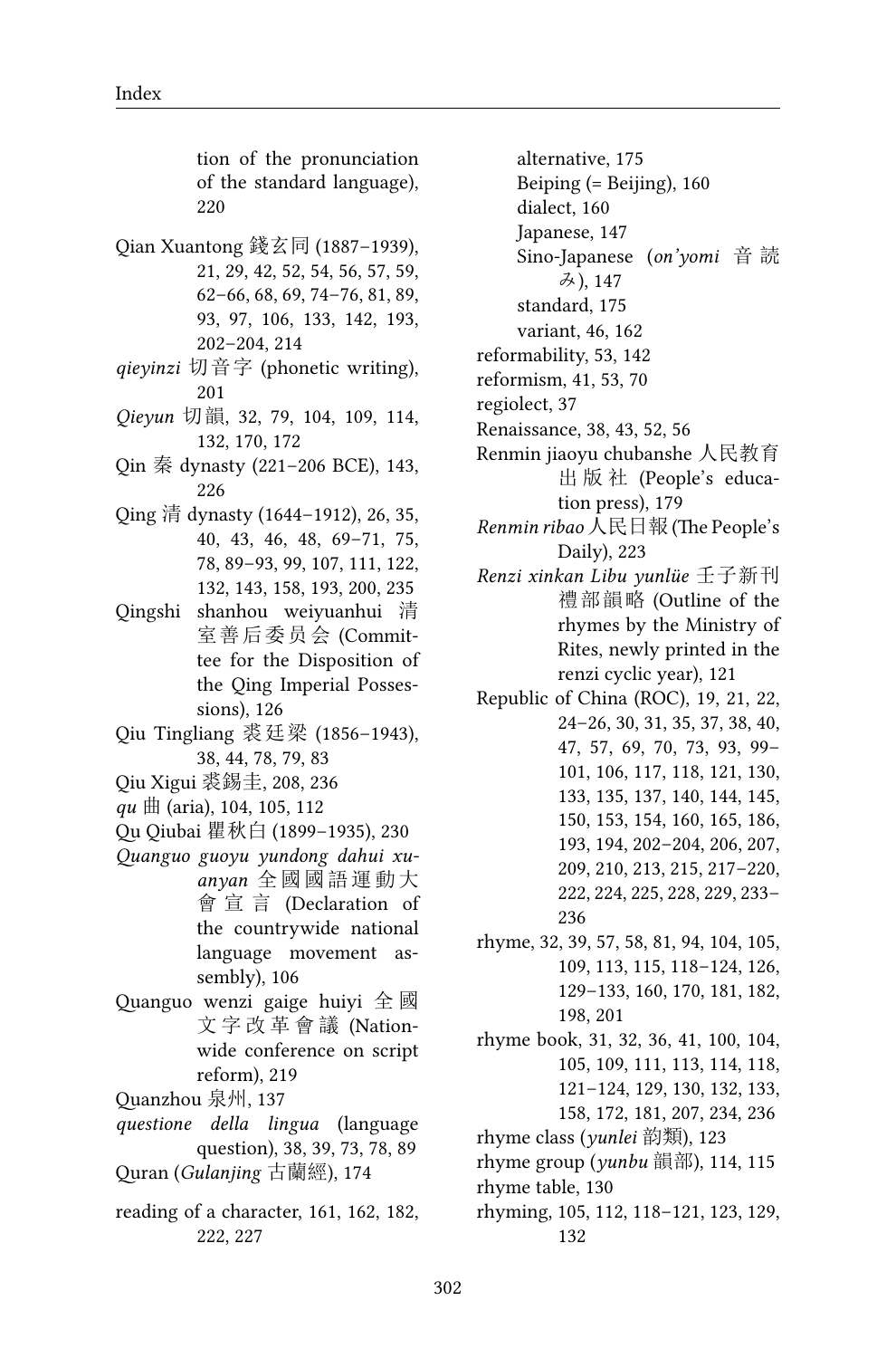standard, 120, 121 Romance, 44 romanization, 165, 193, 198 Rong Geng 容庚 (1894–1983), 205, 207, 208 Rou Shi 柔石 (Zhao Pingfu 趙平福, 1902–1931), 92 Rugao 如皋, 27, 55, 58 Rugao dialect, 58 Rugao pingminshe 如 皋 平 民 社 (Commoners' society of Rugao), 55 Russia(n), 174, 213, 229, 231 Russification, 229 Sagart, Laurent, 26, 109, 220 *sanshiliu zimu* 三十六字母, 81 *sanshu shuo* 三書說 (three character types theory), 208 Sanskrit, 46, 114, 178 de Saussure, Ferdinand (1857–1913), 168, 199, 200 Schoenhals, Michael, 228 scholar-officials, 31, 36, 37, 39, 44–46, 56, 91, 207, 226 scholarship, 55, 232 traditional Chinese, 20, 25, 30, 39, 75, 126, 133, 226, 235, 236 Western, 22 school, 39, 147, 151, 214 evening, 41, 55 middle, 178, 180, 218 night, 55 primary, 27, 42, 106, 178, 180, 186, 214 secondary, 29, 106, 141 science, 21, 22, 39, 52, 55, 102, 119, 129, 133, 144, 179, 181, 185, 189, 200, 201 Western, 20, 39 Scotland, 44 script as tool, 76, 205, 221 script development, 53, 193–197, 199, 203, 208, 217, 236

script discourse, 32 script evolution, 66, 194, 198, 222, 223 script policy, 26, 140, 216 script reform, 19–22, 24, 29–32, 42, 63, 64, 67, 98, 126, 133, 175, 193–197, 200–202, 204, 207, 209, 213–216, 218–222, 225, 226, 228, 230–234, 236, 237 partial, 193, 194, 205, 209 script simplification, 40, 67 script, foreign, 200 self-criticism, 230 semantic component of a character, *see xingfu* 形符 (signifier, semantic component of a character) semantic unit / unit of meaning, 21, 58, 168, 177, 181–184, 189, 196, 198, 220 semantics, 21, 127, 162, 170–174, 182, 184, 185, 203, 220, 221 historical, 23 semiotics, 199 Seoul, 29, 88, 94 Shakespeare, 60 Shandong 山東, 51, 94, 111 Shang 商 dynasty (ca. 18th–11th century BCE), 187, 210 Shanghai 上海, 64, 86, 92, 162, 204 Shangwu yinshuguan 商務印書館 (Commercial Press), 158, 165 Shanxi 山西, 121 Shao Piaoping 邵飄萍 (1886–1926), 62 shape, 21, 54, 67, 151, 172, 176, 179, 181, 193, 194, 196, 197, 204, 207, 209, 210, 213, 221, 223, 224, 227, 234, 236 Shen Jianshi 沈兼士 (1987–1947), 54, 56, 77, 88, 195 Shen Shiyuan 沈士遠 (1881–1955), 54 Shen Yinmo 沈尹默 (1883–1971), 54,

56, 77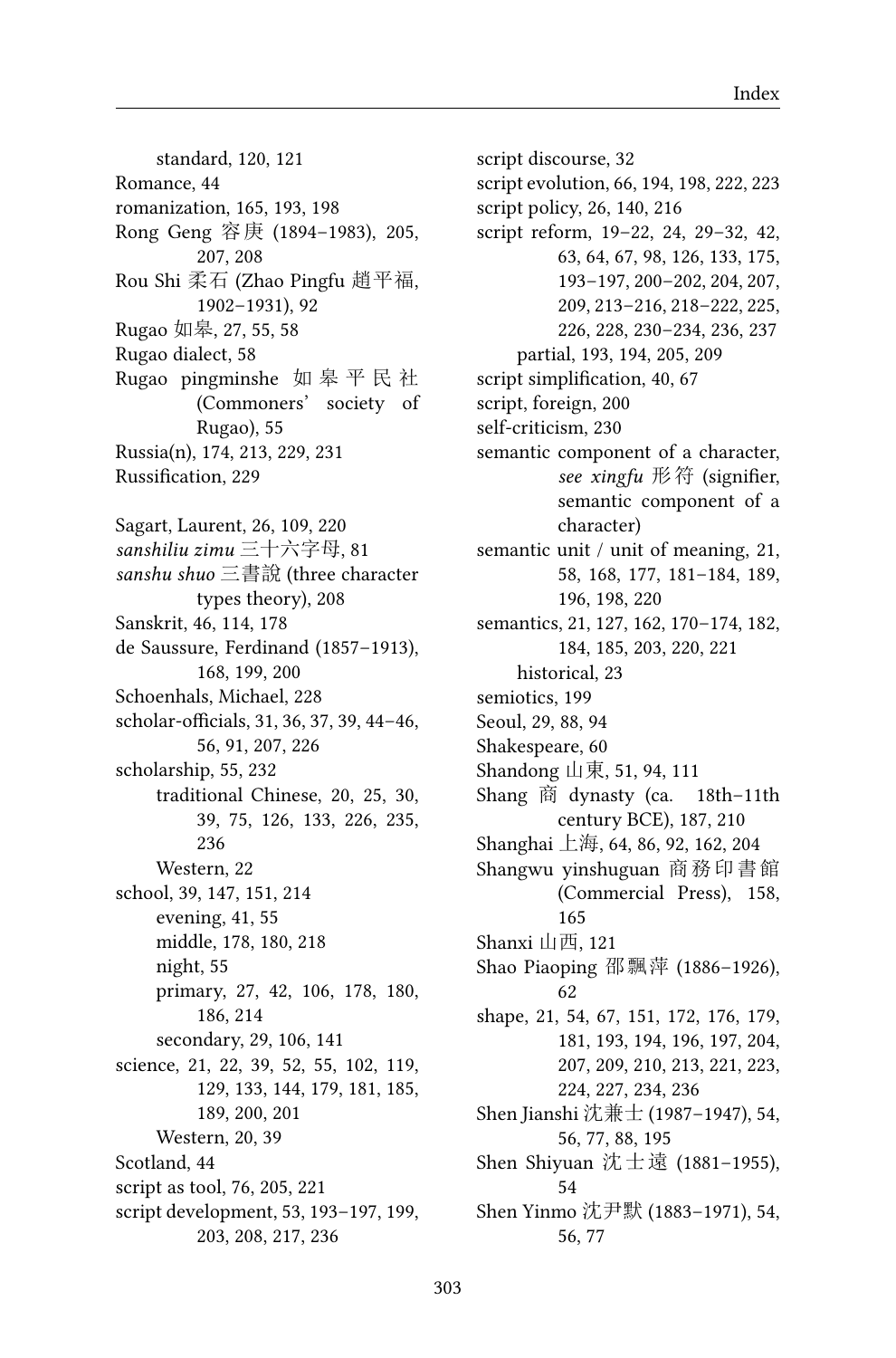*shi* 士 (scholar), 151, 198, 234 *Shi ming* 釋 名 (On Explaining Names), 121, 127 Shi Nai'an 施耐庵, 81 *Shijie ribao* 世界日報 (World Daily), 126 *Shijing* 詩經 (Book of Odes), 143 *Shiyong guoyu wenfa* 實用國語文法 (Practical grammar of the national language), 151 *Shiyun* 詩韻, 120 shorthand character, 31, 133, 236 *shoutouzi* 手头字 (handwritten character), 204, 209, 210, 219, 225 Shouwen 守温, 81 *shu er bu zuo* 述而不作 (adopt the existing ones and do not create new ones), 206, 222 *Shuihu zhuan* 水滸傳 (Water Margin), 81 "Shuo zher" 說轍兒 (About broadrhyme classes), 118 *Shuowen jiezi* 說文解字, 54, 119, 163, 172, 176, 196, 197, 208, 225, 227, 234 Sichuan 四川, 29, 129, 134 sign, 80, 142, 151, 152, 196, 199, 222 signific component of a character, *see xingfu* 形符 (signifier, semantic component of a character) Simmons, Richard VanNess, 35, 36, 46, 58, 161, 230 simplicity, 208–210, 221, 224, 227, 228 simplification, 94, 193, 194, 202–204, 206, 208, 209, 214, 215, 217– 219, 221, 223–226, 230, 231, 234 simplified characters, 31, 79, 133, 173, 193, 194, 202–204, 208–210, 217, 219–221, 224–227, 233, 234, 236 Sinitic languages, 140

Sino-French University (Zhong-Fa daxue 中法大學), 86, 95 Sino-Japanese War First (1894–1995), 38 Second (1937–1945), 29, 129, 134, 137, 178, 218 Sino-Japanese War (1894–1895) First, 19 *Sisheng pian hai* 四聲篇海 (Sea of chapters under the four tones), 172 Six Dynasties (*Liuchao* 六 朝, 222- 589), 85 socialism, 40, 71, 215, 226, 229 song, 105, 112, 119, 120 Song 宋 dynasty (960–1279), 75, 85, 110, 111, 121, 132, 172, 173, 224, 225 Song Renzong 宋仁宗 (r. 1022– 1063), 132 sound, 20, 21, 29, 32, 39, 54, 148, 151, 159, 160, 162, 168, 170, 176, 179, 181, 184, 185, 194–202, 204, 208, 209, 221, 222, 227, 232, 234, 236 sound, special (*tebie yin* 特 別 音), 159–162 southerners, 37, 46, 59, 94, 99, 103, 105, 126 sovereignty, 141, 145, 146, 150 Soviet Union, 117, 229, 230 Spanish, 44 speaker community, 38 Stalin, Joseph (1878–1953), 228–232 standard language, 22, 31, 35–37, 39, 40, 45, 47, 48, 63, 79, 94, 101–103, 112, 128, 133, 142–145, 148, 150, 153, 157, 160, 169, 175, 176, 188, 202, 214, 219, 229, 235, 236 standardization, 40, 45, 48, 142, 144, 148, 149, 173, 177, 187, 207, 226, 233, 234 stenography, 159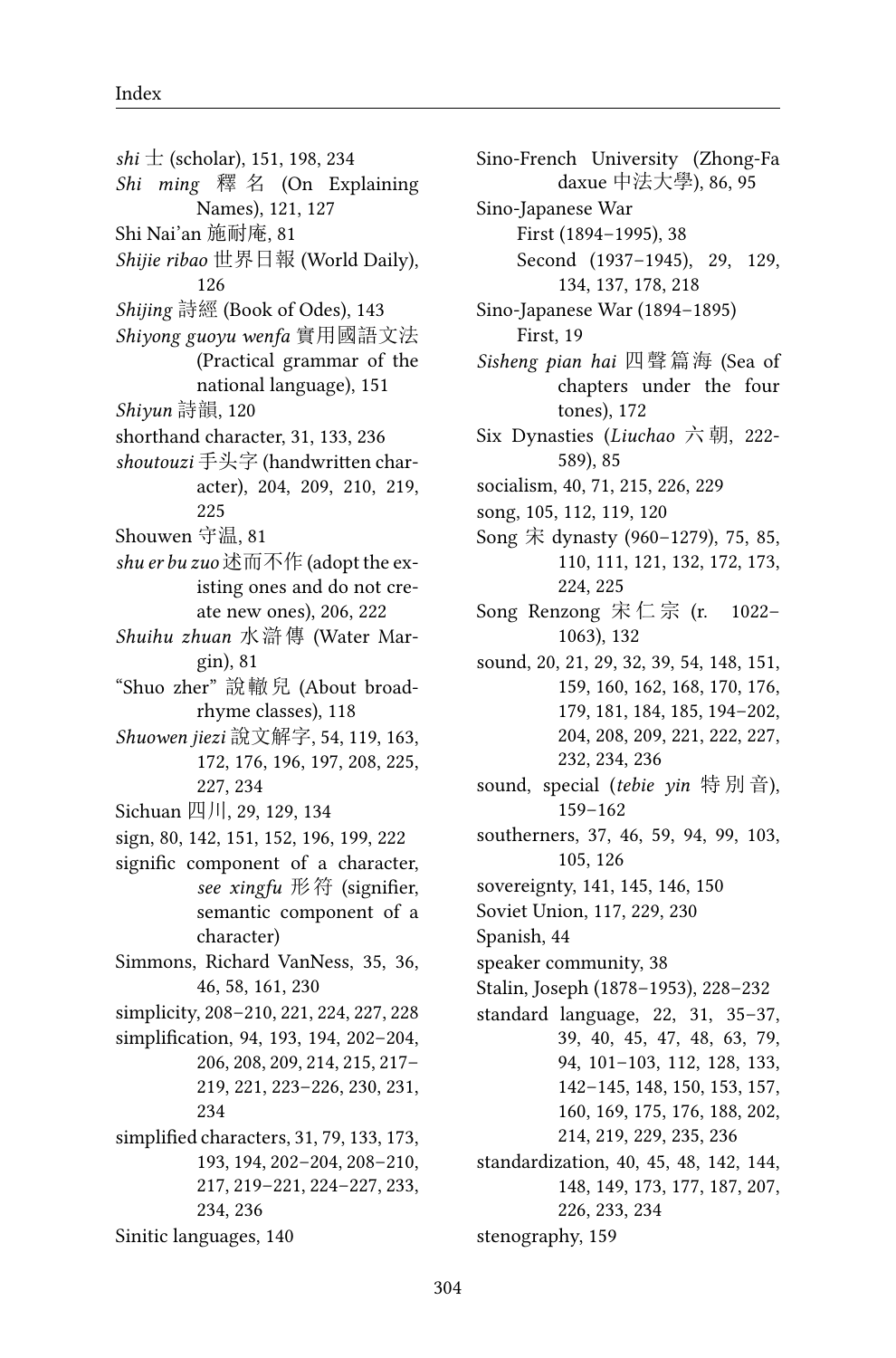- stroke count (*bihua* 筆畫), 165, 170, 172, 182
- *su* 俗 (vulgar, popular), 79, 83, 143, 172, 173, 206, 225–227, 233
- Su Yaozu 蘇耀祖, 62, 66, 74
- *Subao* 蘇報 (The Jiangsu Journal), 69, 70
- *Subao* case, 70, 81
- *suhua* 俗話 (vulgar speech), 38, 79, 233
- Sun Fuyuan 孫伏園 (1894–1966), 61, 62, 92, 93
- Sun Yat-sen (Sun Zhongshan 孫中山, 1866–1925), 70, 82
- *su*(*ti*)*zi* 俗 (體) 字 (popular/nonstandard character), 195, 202–204, 206, 208, 210, 217, 225–228, 233
- Suzhou 蘇州 (Soochow), 57
- syllabic spelling, 106, 193
- syllable, 58, 100, 106, 107, 109, 113– 116, 118–120, 123, 146, 147, 160–162, 165, 168, 171, 172, 177, 182, 185, 198, 201
- symbol, 67, 142, 196, 199, *see also* sign
- syntax, 46, 90, 141, 151, 166, 169, 177
- Söderblom Saarela, Mårten, 26, 43, 104, 122, 172
- Tai Jingnong 台靜農 (1902–1990), 29 Taibei 臺北 (also Taipei), 29
- Taihoku Imperial University (Taihoku Teikoku Daigaku 臺 北帝國大學, [Taibei diguo daxue]), 88, 138
- Tainan 臺南, 138
- *Taiping guangji* 太平廣記 (Extended Accounts of the Reign of Grand Tranquility), 85
- Taiwan, 20, 29, 37, 45, 47, 79, 88, 102, 112, 126, 128, 135, 137–141, 146–154, 159, 162, 165, 213, 217, 226, 233, 234, 236
- Taiwan sheng Guoyu tuixing weiyuanhui 臺灣省國語推行委
- 員會 (Taiwan Committee for the Promotion of the National Language), 21, 41, 139
- (*Taiwan*) *Xinsheng bao* (臺灣) 新生報 (Taiwan new life), 146, 147
- Taiwanese Provincial government, 152, 153
- *taiyu* 臺語 (also *taiwanhua* 臺灣話, Taiwanese), 137–141, 146– 150, 152
- Tang 唐 dynasty (618–907), 43, 80, 81, 85, 111, 113–115, 122, 127, 172, 207
- Tang Lan 唐蘭 (1901–1979), 208
- *Tang Song chuanqi ji* 唐 宋 傳 奇 集 (Collection of wonder tales of the Tang and Song dynasties), 85
- *Tangyun* 唐韻, 79, 132
- teacher training, 41, 53, 55, 134
- teaching material, 31, 42, 99, 117, 119, 152
- textbook, 53, 54, 62, 64, 89–92, 101, 134, 149
	- Chinese as foreign language, 89–91
- theater, 59–61, 122
- Thomas Francis Wade (1818–1895), 89, 198
- Tianjin 天津, 62
- *tianxia* 天下 (all under heaven), 48
- *Tianyan lun* 天演論, 198
- Tibetan, 178
- tiger, 62, 68, 70, 73–75, 80–84, 233
- Tokyo, 70
- Tolstoy, Lev Nikolaevič Tolstoj (1828–1910), 59
- tonal spelling, 27, 65
- tone(s), 27, 32, 57, 101–105, 107, 109, 110, 113–116, 130, 146, 147, 160–162, 171, 172, 182 entering (*rusheng* 入聲), 41, 58, 99–105, 107, 109–111, 113–

116, 130, 160, 171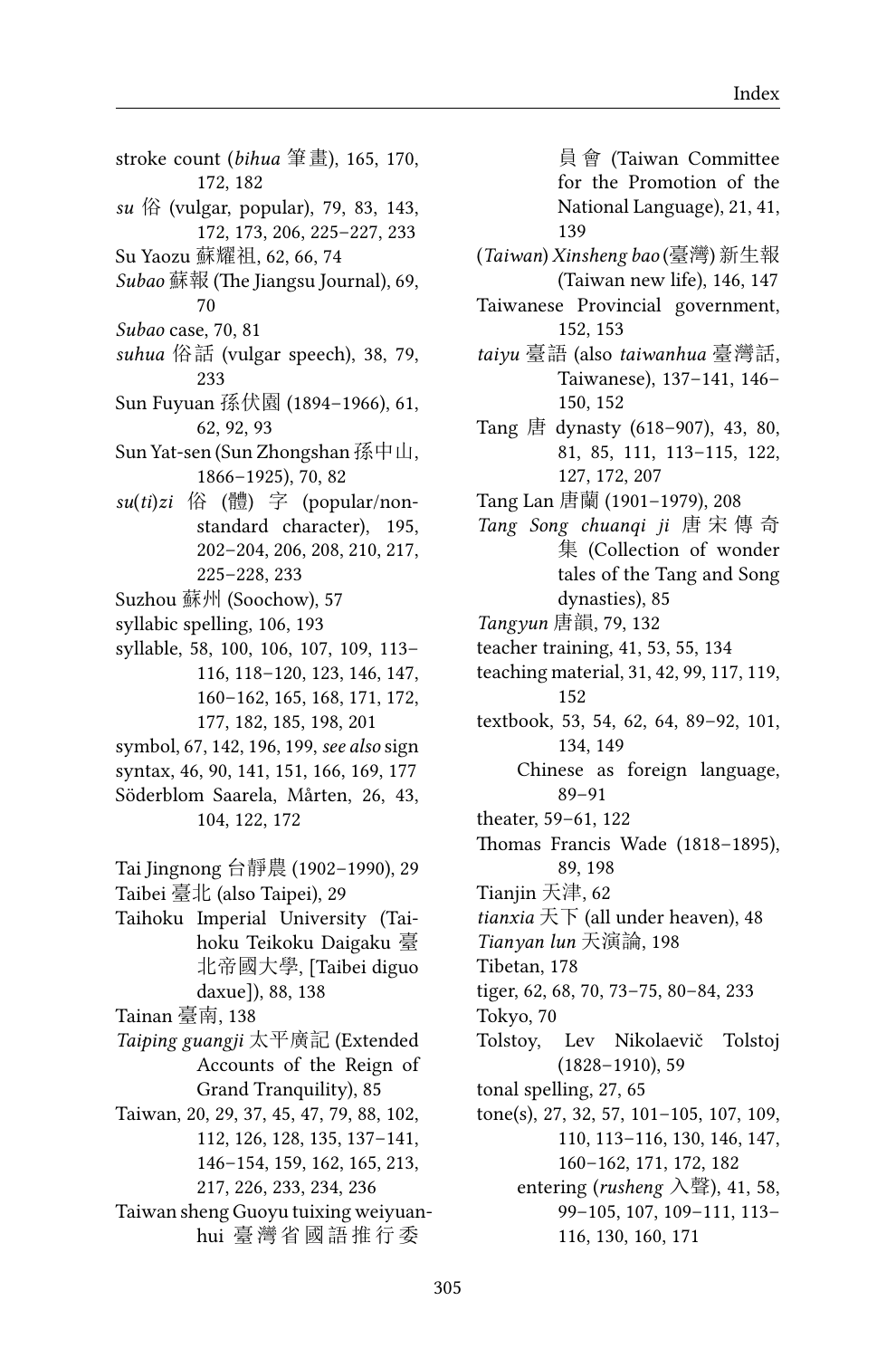five, 46, 100, 161, 162 four, 46, 98, 103, 104, 106, 109, 110, 130, 161 lexical, 161 Middle Chinese, 100, 109, 110 neutral (*qingsheng* 輕聲), 161, 162 Old Chinese, 107, 109, 110 sandhi, 162 Tongmenghui 同盟會, 70, 216 totalitarianism, 213 traditionalism, 52, 53, 84, 85, 133, 137, 144, 226 transcription, 36, 58, 79, 116, 117, 130, 134, 149, 153, 160, 161, 165, 170, 171, 182, 189, 198, 201, 202, 215, 216, 219, 223, 231, 232 transliteration, 146 tributary state/system, 38, 48, 89 Trigault, Nicholas (1577–1628), 165, 201 *tuanyin* 團音 ('rounded' initial consonant), 100, 101, 106 *Tushu zhoukan* 圖 書 週 刊 (Books weekly), 162 University of Chicago, 44, 218 USA, 82, 218 variant character, *see* character variant variety (language), 31, 36–38, 43, 46– 48, 104, 127, 133, 137, 143, 147, 149, 150, 158, 161 Varo, Francisco (1627–1687), 44, 45 vernacular, 230, 233 Castilian, 44 English term, 44 European, 38, 44, 45 European concept, 44 journalism, 42, 72, 75 literature, 19, 36, 43, 105, 175, 235 novel, 44, 80, 81, 112

poetry, 119 prose, 105 vernacular in China, *see baihua*(*wen*) 白 話 (文) (vernacular, written vernacular) Vernacular Sinitic, 80 Versailles treaty, 51 verse, 104, 105, 119 Vladivostok, 216 vocabulary, 26, 45, 139, 148, 149, 175 vulgar(ity), 44, 77, 79, 83, 148, 206, 227, 233, *see also su* 俗 Wade-Giles, 198 Wang Bishu 王碧書 (1905–84), 29, 95 Wang Lansheng 王蘭生 (1680–1737), 100 Wang Li 王力 (1900-1986), 21, 168, 222, 223 Wang Pu 王璞, 62, 100 Wang Rongbao 王榮寶 (1878–1933), 172 Wang Shangji 王尚濟, 95 Wang Shijie 王世杰 (1891–1981), 129 Wang Wenyu 王文鬱, 121 Wang Yi 汪怡 (1878–1960), 106, 159, 163, 170, 171, 173–175, 204 Wang Yueyu 王跃郁, 86 Wang Yunming 王蘊明, 180 Wang Zhao 王照 (1859–1933), 36, 62, 201, 202 warlord, 35, 69, 87, 92, 117 Warlord Era (1916–1928), 69, 72 Wei 魏 dynasty (220–265), 127 "Wei hanzi anpai jiyi" 為漢字安排計 議 (Making a plan for the Chinese characters), 209 Wei Que 韋愨 (1896–1976), 218 "Wenfaxue de lilun yu shiji" 文法 學的理論與實際 (Theory and practice of grammar studies), 151 *wenyan* 文言 (literary Chinese, classical written language), 35, 37, 41, 43–45, 51, 64, 65, 68,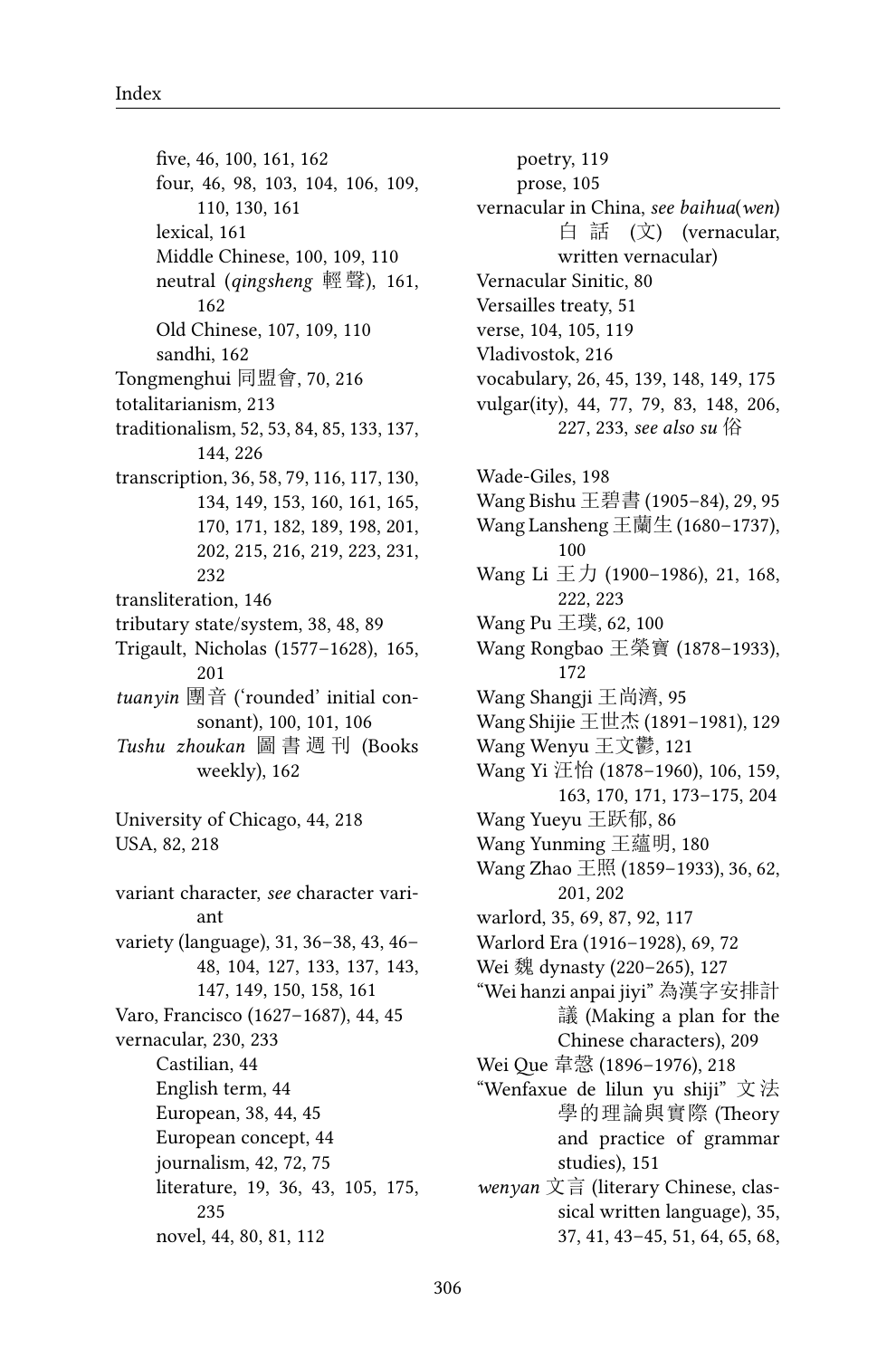72–75, 78, 79, 82–84, 89, 91, 101, 105, 115, 151, 152, 158, 162, 164, 166, 167, 185 *wenzi gaige* 文字改革, *see* script reform Wenzi gaige weiyuanhui 文 字 改 革 委 員 會 (Script reform committee), 219 *wenzi gaige yundong* 文字改革運動 (script reform movement), 200, 209 *wenzixue* 文字學, *see* graphemics *Wenzixue gaiyao* 文字學概要 (Outline of Chinese Graphemics), 134 West, 20, 36, 40, 52, 68, 236 Western, 21, 40, 69, 72, 73, 89, 107, 166, 177, 186, 187, 194, 198, 201, 202, 204, 224 culture, 56, 76 fiction, 68 ideas, 53, 80, 92 knowledge, 20 languages, 20 learning, 70 Western powers, 38, 48, 236 Westerners, 46, 143, 187 Westernization, 29, 56, 73, 85 White Terror (*baise kongbu* 白色恐 怖), 152 Wilkinson, Endymion, 205, 208 Wittgenstein, Ludwig (1889–1951), 184 women's rights/liberation, 84 Womens' College of Yenching University (Yanjing nüxiao 燕 京女校), 60 word, 58, 64, 157, 160, 161, 163, 164, 167–173, 176, 177, 179, 181–185, 194, 195, 208, 222 bi/disyllabic, 157, 158, 168 boundaries, 171, 177 complex, 181 compound, 161, 165, 170–173, 181–185, 188

monomorphemic polysyllabic, 172, 177, 184 polymorphemic, 185, 186 polysyllabic, 80, 157, 158, 165, 171, 172, 185, 223 semantic, 169 simple, 177 single-character, 161 single-morpheme, 172, 188 syntactic, 169 word class, 182, 184, 185, 236 word formation, 177 word, definition of, 167, 169, 188 as idea, 167, 168 polysyllabic, 171 semantic, 158, 168, 181, 189 syntactic, 169 wordhood, 166, 169, 171, 189, 223 work-study movement (*qingong jianxue yundong* 勤工儉學 運動), 86, 216 workers, 55, 64 World War I (1914–1918), 51, 56, 72 writing, 20, 38, 196, 199, 217, 221, 228, 232 writing reform, *see* script reform writing system, 227, 230 Wu Cheng'en 吳 承 恩 (ca. 1500– 1582), 80 Wu 吳 dialect(s), 47, 57, 58 Wu Mei 吴梅, 54 Wu Shouli 吳守禮 (1909–2005), 138, 139, 146 Wu Xiaoling 吳 曉 鈴 (1914–1995), 178 Wu Yuzhang 吳 玉 章 (1878–1966), 216, 230–232 Wu Zhihui 吳稚暉 (Wu Jingheng 吳 敬恆, 1865-1953), 19, 65, 70, 74, 79, 81, 82, 86, 90, 100, 106, 127, 142 *Wufang yuanyin* 五方元音 (Primordial sounds of the five regions), 122–124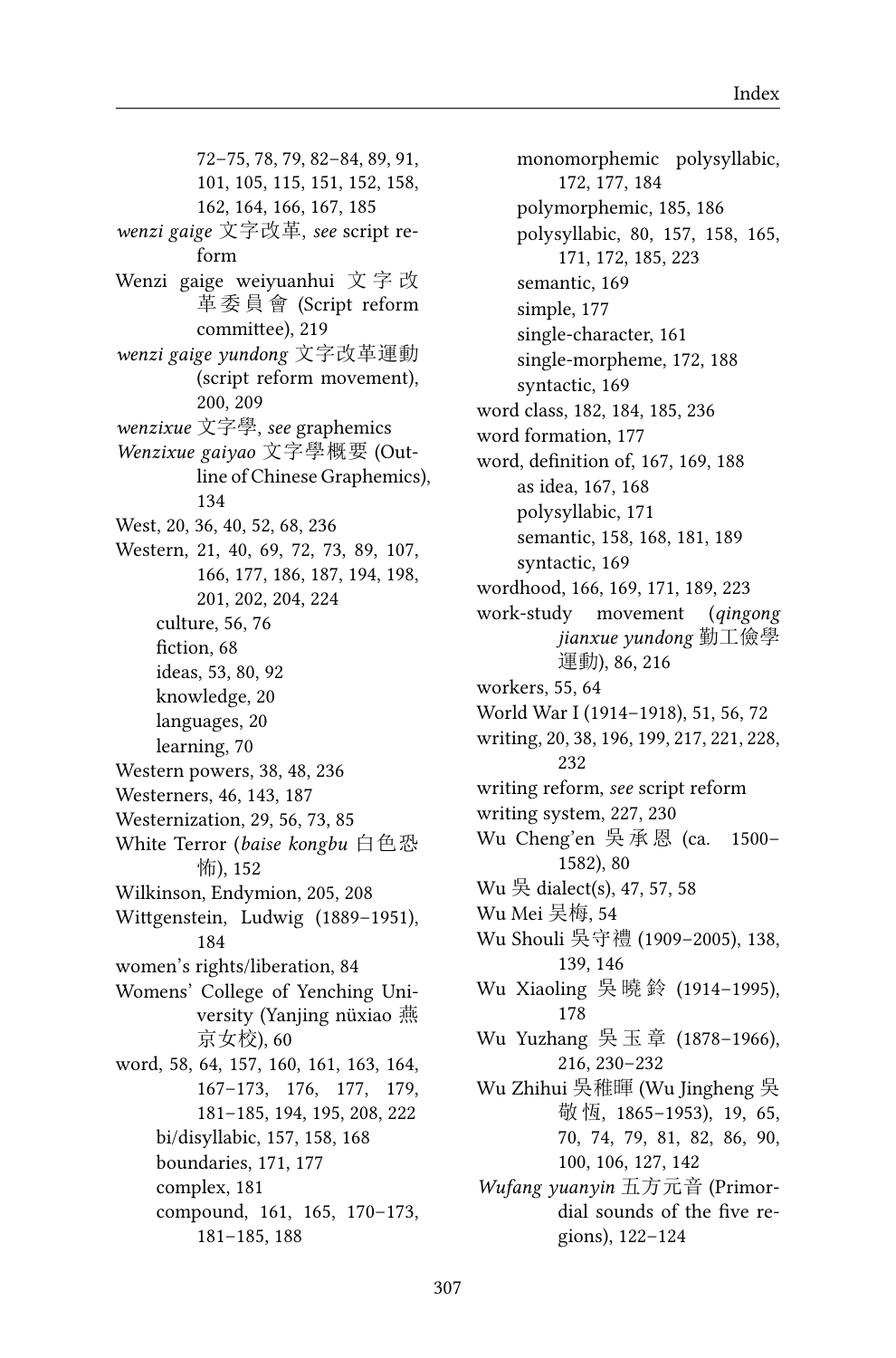- *Xi qizu yu bu zheng* 戲妻族語不 正 (Mocking the incorrect language of my wife's family), 113
- *Xi ru er mu zi* 西儒耳目資 (Aid to the ear and eye of the Western scholar), 165, 201
- *Xiandai Hanyu* 現代漢語, *see* Modern Standard Chinese
- *Xiandai Hanyu pinlü cidian* 現代漢 語 頻 率 詞 典 (Frequency dictionary of Modern Chinese), 157
- *Xiandai pinglun* 現代評論 (Contemporary review), 83
- *Xiandai zhoukan* 現 代 週 刊 (The modern weekly), 141
- Xiangsheng 相聲, 174
- Xiangtan 湘潭, 103
- *xiangxingzi* 象 形 字 (pictograph), 197, *see also* pictogram / pictograph(ic)
- Xianyang 咸陽, 143
- Xiao Jialin 萧家霖, 62, 65, 74, 106, 129, 180
- *xiaoshuo* 小說 (vernacular novel), 44, 85, 91, 112
- *xiaoxue* 小 學 (philology, 'minor studies'), 21, 39, 80, 170, 200
- *Xiaoxue shizi jiaoben* 小學識字教本 (Primary school literacy textbook), 134
- *xiaozhuan* 小篆 (small seal script), 208
- Xichang 西場, 27
- *Xin Erya* 新爾雅 (New *Erya*), 172
- *Xin Han-De Cidian* 新汉德词典 (*Das Neue Chinesisch-Deutsche Wörterbuch*), 183
- *Xin min shuo* 新民說 (On renovating the citizen, 196
- *Xin qingnian* 新青年 (New Youth, *La Jeunesse*), 68, 71, 93
- *Xin shige* 新詩歌 (New Poetry), 119
- *Xin shiji* 新世紀 (New century), 90, 127
- "Xin shiliao yu jiu xinli" 新史料與舊 心理 (New historical materials and old mentality), 198, 199
- *xin wenxue yundong* 新 文 學 運 動 (movement for a new literature), 163
- *Xin zidian* 新字典 (New dictionary), 186
- Xinan lianhe daxue 西 南 聯 合 大 學 (Southwestern United University), 29, 86, 129, 142, 168, 178, 202
- Xinchao she 新潮社 (New Tide society, 61
- *xing* 形, *see* shape
- *xingfu* 形符 (signifier, semantic component of a character), 170, 203, 204, 218, 221, 222, 224, 225, 234
- *xingshengzi* 形聲字 (phono-semantic compound character), 32, 67, 194, 197, 209, 210, 216, 220–223
- *xingshu* 行書 (semi-cursive script), 193, 205, 207–209, 224
- *xingti* 形體 (form), *see also* shape
- Xinhua cishushe 新華辭書社 (New China dictionary society), 178–180, 214
- *Xinhua zidian* 新華字典 (New China dictionary), 19–21, 29, 62, 64, 74, 130, 153, 157, 158, 178–189, 214
- Xinhua 新華 News Agency, 231
- *Xinwenbao* 新聞報, 73
- *Xinzhu guoyu wenfa* 新 著 國 語 文 法 (New national language grammar), 167
- *Xiyouji* 西遊記 (*Journey to the West*), 80, 81
- Xu Bingchang 徐炳昶 (Xu Xusheng 徐旭生, 1888–1976), 83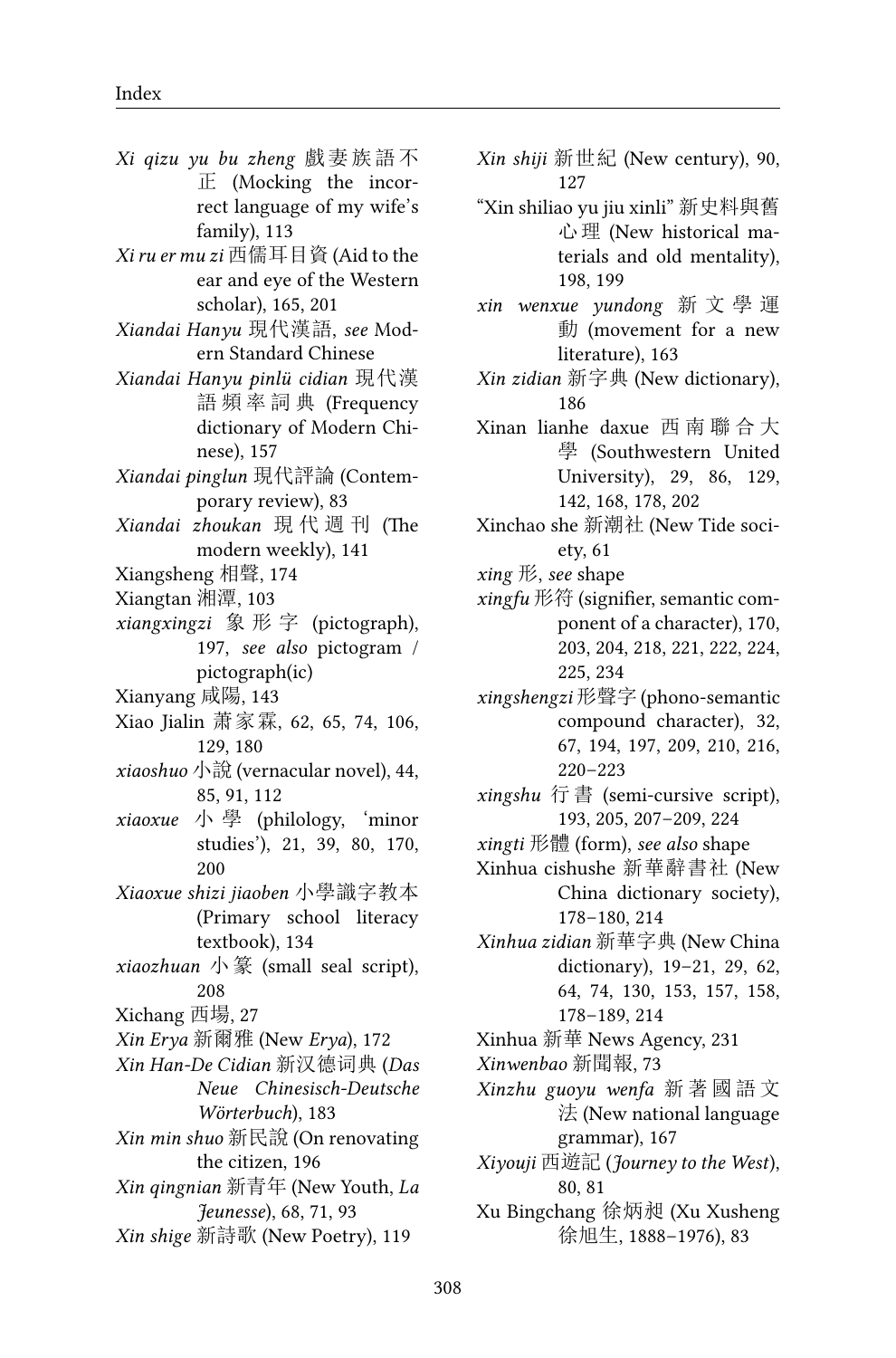Xu Guangping 許廣平 (1898–1968), 82, 84 Xu Shen 許慎 (ca. 58–ca. 148), 119, 127, 197, 208, 227 Xu Wei 徐渭 (1521–1593), 105 Xu Yixuan 徐亦軒 (Ang 昂), 53, 54 Xuanzang 玄奘, 80 *xunguxue* 訓詁學 (historical semantics), 21, 77, 171 *Xunzi* 荀子, 206 Xuzhou 徐州, 87, 88 *ya* 雅 (elegant), 78, 79, 83, 143, 171– 173, 226, 228, 229, 233 Yan Fu 嚴復 (1854–1921), 65, 72, 91, 167, 198 *yan wen yizhi* 言文一致 (congruence of speech and writing), 42, 48, 69, 90, 98, 196, 213, 232 Yan Yuansun 顏元孫 (d. 732), 207 Yan'an 延安, 117, 159, 216 Yang Ruiliu 楊瑞六 (1885–1966), 70 Yang Xiong 揚雄, 127 Yang Yinyu 楊蔭榆 (1884–1938), 82, 84 *yayan* 雅言 (elegant language), 142, 143, 172 *yayu* 雅語 (elegant language), 229, 232 Ye Gongchuo 葉恭綽 (1881–1968), 218 Ye Lan 葉蘭 (1875–?), 172 Ye Shengtao 葉聖陶 (1894-1988), 74, 163, 179, 180, 204, 214, 218 Yellow River, 111, 143 Yenching University, 218 *yi* 義, *see* meaning *yigu pai* 疑古派 (Doubting Antiquity School), 20, 56, 63, 85 *yin* 音, *see* sound Yin 殷, 210 *yinfu* 音符 (phonetic component of a character), 210, 216, 218, 221, 222, 224, 226

*Yinyun chanwei* 音 韻 闡 微 (Subtleties of phonology, 1726), 31, 100 *yinyunxue* 音韻學 (phonology), 21, *see also* phonology *Yishibao* (Social Welfare Daily), 205 *yitizi* 異體字, *see* character variant You Yucheng 游禹承, 180 Youzhou 幽州, 127, 128 Yu Dafu 郁達夫 (1896–1945), 93 Yu Pingbo 俞平伯 (1900–1990), 93 Yuan drama, 105, 112, 120 Yuan 元 dynasty (1271–1368), 31, 90, 104, 105, 110–112, 114, 121, 173, 210, 224 Yuan Shikai 袁世凱 (1859–1916), 63, 70–72, 215 Yuan Tongli 袁同礼 (1895–1965), 92 *yuci* 語詞 (word, expression), 167, 168 *yue ding su cheng* 約定俗成 (established by custom), 206, 217 Yue Shaofeng 樂韶鳳, 132 *yulu* 語錄 (records of sayings), 80 Yunnan 雲南, 86 *yunshu* 韵書, *see* rhyme book *Yusi* 語絲 (Thread of talk), 61, 65, 66, 83, 92–94 Yusi she 語絲社, 93 *yuxue* 語學 (Jap. *gogaku*, linguistics), 200 *yuyanxue* 語 言 學 (linguistics), *see also* linguistics, 201 *zawen* 雜文 (miscellaneous essays), 93 *Zengxiu guoyin zidian* 增修國音字 典 (Revised dictionary of national pronunciation), 106 "Zenyang cong taiwanhua xuexi guoyu" 怎樣從臺灣話學 習國語 (How to learn the national language from Taiwanese), 149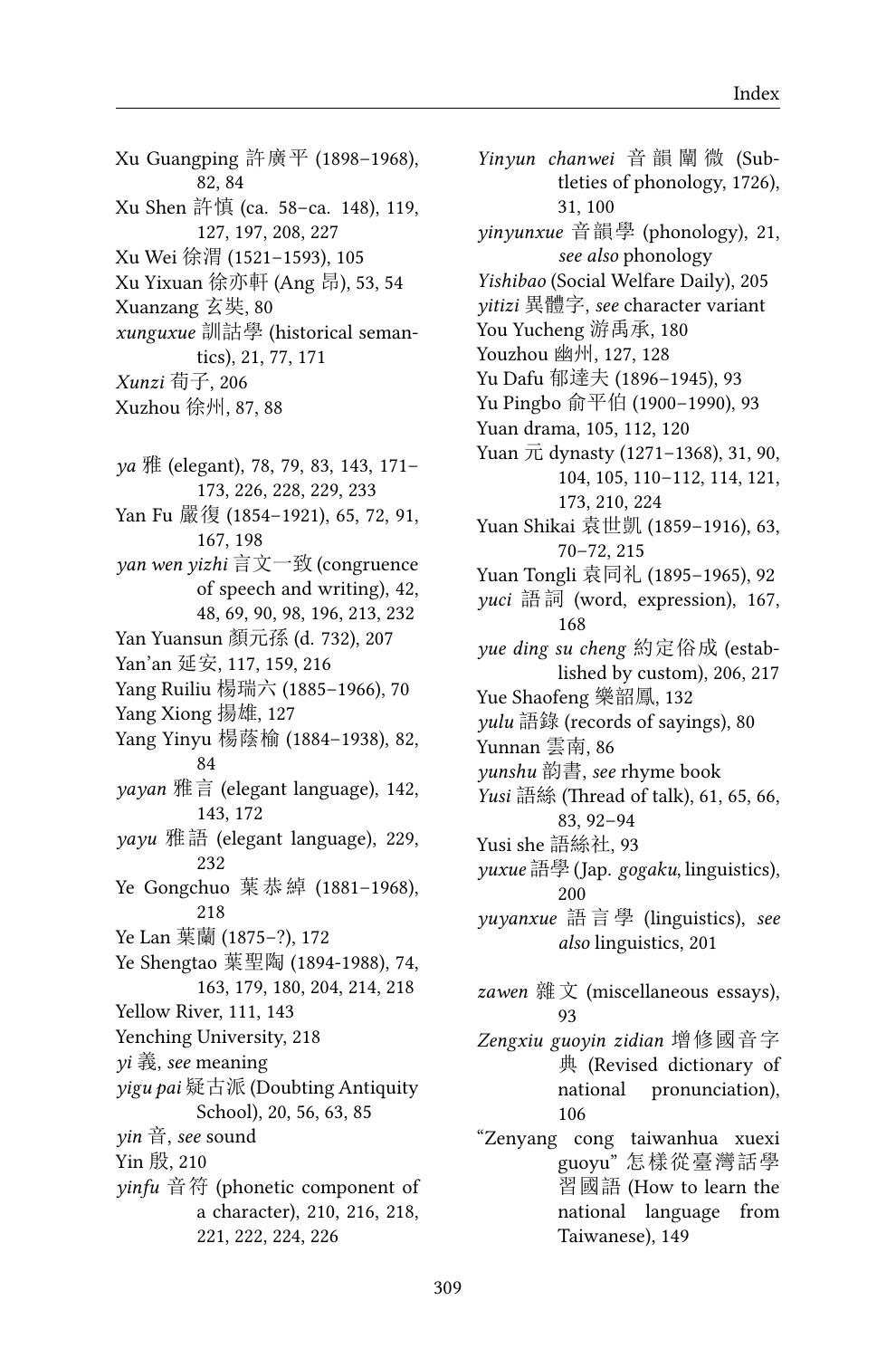Zhang Binglin 章炳麟 (Taiyan 太炎, 1869–1936), 70, 73, 77, 79, 80, 82, 101, 115, 200, 215 Zhang Dongsun 張東蓀 (1886–1973), 70 Zhang Fengju 張鳳舉 (1895–1986), 88 Zhang Keqiang 張克強 (Jianmu 建 木, 1917–1989), 178, 180 Zhang Naizhi 張廼芝, 180 Zhang Shiyi 張士 — (1886-1969), 101, 102, 141 Zhang Shizhao 章士釗 (1881–1973), 52, 53, 64, 68–79, 81–85, 167 Zhang Xun 張勳 (1854–1923), 71 Zhang Xunru 張洵如 (1905–1998), 126 Zhang Yushu 張玉書, 132 Zhang Zuolin 張作霖 (1873–1928), 86, 92 *zhangcao* 章草 (Han dynasty cursive script), 210 Zhanguo 戰國 (Warring States, 475- 221 BCE), 78 Zhangzhou 漳州, 137 Zhao Guijun 趙桂鈞, 180 Zhao Yuanren, *see* Chao, Yuen Ren (Zhao Yuanren 趙 元 任, 1892–1982) *zhe* 轍 (broad-rhyme class), 118–120, 122, 123, 125, 126, 130, 132 Zhejiang 浙江, 54, 100, 113 *zheng* 正 (correct, standard), 143, 172, 206, 227 *zhengli* 整理 (reorganize), 209, 217 *zhengtizi* 正體字 (standard/regular character), 228 *zhiyinfa* 直音法 (direct pronunciation method), 119 Zhong, Yurou, 26, 40, 193, 224, 230 *Zhongdeng guowendian* 中 等 國 文 典 (Intermediate Chinese grammar), 64, 167 *Zhongguo da cidian* 中國大辭典, 174 *Zhongguo da cidian* bianzuan chu guoyin putong cidian zu 《中國大辭典》編纂處國 音普通辭典組 (National pronunciation common dictionary group of the 'Great Chinese dictionary' compilation office), 159

- Zhongguo Jinan hui 中 國 濟 難 會 (Chinese association to relieve distress), 86
- Zhongguo kexueyuan 中國科學院 (Chinese Academy of Science), 214, 220
- Zhongguo minzhu cujin hui 中國民 主促進會 (China Association for Promoting Democracy), 215
- "Zhongguo shengyunxue shigang" 中 國 聲 韵 學 史 綱 (Historical draft of Chinese phonology), 47, 143, 200, 202
- *Zhongguo wenfa jianghua* 中 國 文 法講話 (Talk on Chinese grammar), 151
- Zhongguo wenzi gaige xiehui 中國 文 字 改 革 協 會 (Chinese Script Reform Association), 214
- Zhongguo wenzi gaige yanjiuhui 中 國 文 字 改 革 研 究 會 (Chinese Script Reform Research Committee), 215–217, 220, 230, 231
- *Zhongguo xiaoshuo shilüe* 中國小說 史略 (Brief history of Chinese fiction), 54, 59, 61, 81, 85, 91
- *Zhongguo yuwen* 中國語文 (Chinese language and script), 216, 218, 221, 225, 231
- Zhongguo yuyanxuehui 中國語言學 會 (Chinese Linguistics Association), 163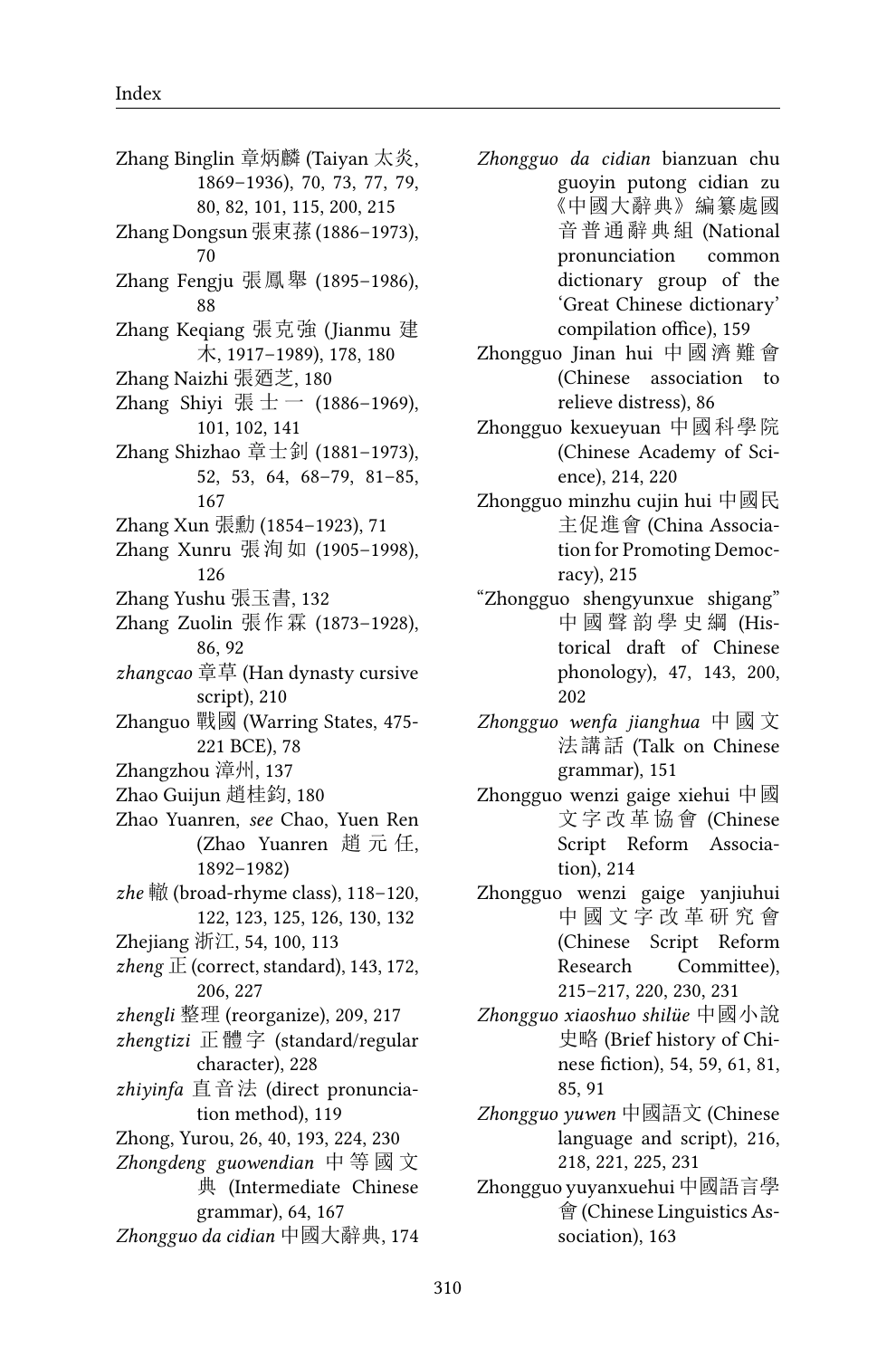- *Zhonghua da zidian* 中 華 大 字 典 (Great Chinese character dictionary), 163
- Zhonghua minguo guoyu yanjiuhui 中 華 民 國 國 語 研 究 會 (Republic of China Association for the study of the national language), 42
- Zhonghua shuju 中華書局 (Zhonghua Book Company), 163
- *Zhonghua xinyun*, 236
- *Zhonghua xinyun* 中華新韻 (New rhymes of China), 31, 41, 118, 119, 123, 126, 129–133, 144, 158
- Zhonghua yinshuju 中華印書局, 126
- Zhongshan daxue 中 山 大 學 (Sun Yat-sen University), 66
- Zhongwenxi 中文系 (Department of Chinese language and literature), 54, 59, 64, 66, 88, 98, 134, 178, 213
- *zhongxue wei ti, xixue wei yong* 中 學 為 體, 西 學 為 用 (Chinese learning as substance, Western learning for application), 40
- Zhongyang daxue 中央大學 (Central University), 132
- Zhongyang renmin zhengfu chuban zongshu 中央人民政府出 版 總 署 (Publishing head office of the Central government of the people), 179
- Zhongyang saomang weiyuanhui 中 央 掃 盲 委 員 會 (Central committee for wiping out illiteracy), 218
- *Zhongyuan yinyun* 中 原 音 韵 (Rhymes of the central plains), 32, 105, 120, 122– 124, 130, 132
- *Zhongyuan yinyun* 中 原 音 韻 (Rhymes of the Central Plains), 104
- *Zhongyuan yinyun* 中 原 音 韻 (Sounds and Rhymes of the Central Plains), 104
- Zhongyuan 中 原 / Zhongzhou 中 州 (central plains), 31, 122, 130
- Zhou Deqing 周德清, 104, 105, 122
- Zhou Dunyi 周敦頤 (1017–1073), 75
- Zhou Enlai 周恩来 (1898–1976), 223
- Zhou Gengsheng 周 鯁 生 (1889– 1971), 70
- Zhou Kaiming 周凱明, 65, 74
- Zhou Youguang 周有光 (1906–2017), 25, 231, 232
- Zhou Zumo 周 祖 謨 (1914–1995), 178–180, 183, 222, 223
- Zhou Zuoren 周作人 (1885–1967), 29, 54, 56, 59, 61, 63, 76, 82, 84, 92, 93
- Zhou 周 dynasty (1046–256), 210
- Zhu Chongtao 朱衝涛, 180
- Zhu Xi 朱熹 (1130–1200), 233
- Zhu Xizu 朱希祖 (Yaoxian 邀先), 54
- *zhuan* 轉 (interchangeable), 114, 115
- *zhuanshu* 篆書 (seal script), 208
- Zhuyin fuhao 注 音 符 號 (Zhuyin zimu 注音字母), 26, 53, 62, 63, 79, 80, 88, 94, 106, 116, 117, 122, 130, 134, 135, 144, 149, 153, 160, 161, 170, 171, 174, 178, 182, 187, 195, 198,
	- 201, 202, 204, 205, 217, 230
- *zi* 字 (character), 58, 167, 176
- *zidian* 字 典 (character dictionary), 163–165, 169, 170, 181, 189
- *Zihui* 字匯 (Compendium of Characters), 164
- *zishu* 字 書 (character dictionary), 163
- *zuowen* 作文 (composition), 74